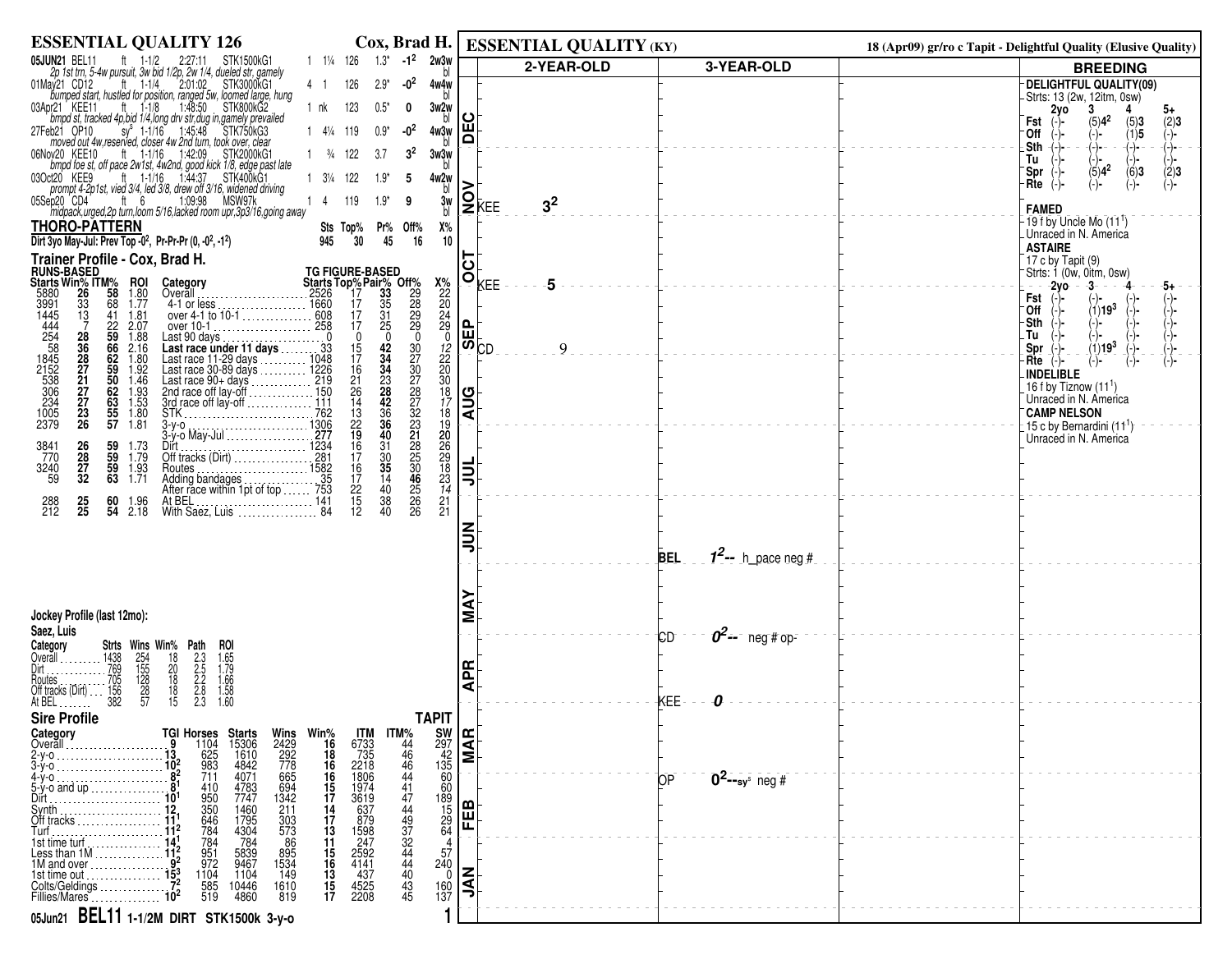| <b>HOT ROD CHARLIE 126</b>                                                                                                                                                                                               |                                                                                                                                                                                                                            |                           | O'Neill, Doug F.   HOT ROD CHARLIE (KY)          |                           | 18 (Apr11) dk b/br c Oxbow - Indian Miss (Indian Charlie)                                                      |
|--------------------------------------------------------------------------------------------------------------------------------------------------------------------------------------------------------------------------|----------------------------------------------------------------------------------------------------------------------------------------------------------------------------------------------------------------------------|---------------------------|--------------------------------------------------|---------------------------|----------------------------------------------------------------------------------------------------------------|
| 05JUN21 BEL11<br>ft 1-1/2 2:27:11 STK1500kG1<br>hustled st, in hand ins, headed ins 1/4, dueled to 1/16, game                                                                                                            | $0^2$<br>1w1w<br>2 1/4 126<br>4.8                                                                                                                                                                                          |                           | 2-YEAR-OLD                                       | 3-YEAR-OLD                | <b>BREEDING</b>                                                                                                |
| lay21 CD12 tt 1-1/4 2:01:02 STK3000kG1<br>in traffic early, settled 2w, advanced, tipped out, kept on<br>01May21 CD12                                                                                                    | 0 <sup>2</sup><br>126<br>5.6<br>3 1<br>3w3w                                                                                                                                                                                |                           |                                                  |                           | -INDIAN MISS(09)<br>-Strts: 2 (0w, 1itm, 0sw)                                                                  |
| trainer change from unknown trainer<br>20Mar21 FG14<br>lar21 FG14 ft 1-3/16 1:55:06 STK1000kG2<br>broke in,bmpd,pace ins-2path,ask7/16,3w1/4,responded,clr late                                                          | 122<br>3 <sup>3</sup><br>$1\quad2$<br>2.9<br>1w1w                                                                                                                                                                          | Ŵ                         |                                                  |                           | $-$ Fst $^{2}$ yo<br>3<br>(−)−                                                                                 |
| trainer change from O'Neill, Doug F. (230s, 30w, 13.0%)                                                                                                                                                                  |                                                                                                                                                                                                                            | ۵                         |                                                  |                           | ⊺Off<br>$-(1)101$<br>⊥Sth<br>$\rightarrow$<br>(-)−                                                             |
| 30Jan21 SA7<br>an21 SA7 gd 1-1/16 1:46:26 STK100kG3<br>stumbled, inside, tracked off rail, 3-4wide, bumped 1/8, gamely                                                                                                   | 3 <sup>3</sup><br>1w3w<br>bl<br>3 nk<br>120 2.5<br>Wt: <b>1065</b> Ibs                                                                                                                                                     |                           |                                                  |                           | Tu<br>(2)10 <sup>1</sup><br>`Spr                                                                               |
| 06Nov20 KEE10<br>ov20 KEE10 ft 1-1/16 1:42:09 STK200<br>midpack 3w1st, gain 1/2, bid 3w1/4, led 1/8, run down<br>STK2000kG1<br>ft 1M                                                                                     | 3 <sup>3</sup><br>94.4<br>$2 \frac{3}{4}$<br>122<br>4w3w<br>bl                                                                                                                                                             |                           |                                                  |                           | ·Rte<br>$(-)$ -<br>(-)-                                                                                        |
| 020ct20 SA3<br>1:38:00<br>MSW55k<br>up close, outside, headed rival 1/4, dueled stretch, dug in<br>07Sep20 DMR3 T fm 1M<br>MSW55k                                                                                        | 8 <sup>2</sup><br>122 3.0<br>Wt: <b>998</b> lbs<br>3w3w<br>1 nk<br>16 <sup>2</sup><br>5 31/4 120<br>$2.2^*$<br>3w4w                                                                                                        | $2$ <sub>KEE</sub>        | 3 <sup>3</sup>                                   |                           | <b>LUCKY DIME</b><br>-17 f by Creative Cause (13 <sup>2</sup> )                                                |
| 1:38:47<br>2-3wide, between, outside rival, 3-4wide, kept on<br>14Aug20 DMR3 T fm 5<br>0:57:50 MSW55k                                                                                                                    | $3 \frac{3\frac{3}{4}}{4}$<br>120<br>$18^{2}$<br>$2.2*$<br>1w                                                                                                                                                              |                           |                                                  |                           | -Strts: 7 (1w, 5itm, 0sw)<br>2yo<br>3<br>5+                                                                    |
| chased, inside, steadied early, saved ground, held 3rd                                                                                                                                                                   |                                                                                                                                                                                                                            | 5                         |                                                  |                           | <b>Fst</b> $(5)10^2$ $(1)8^3$<br>⊤Off<br>(1)12                                                                 |
| <b>THORO-PATTERN</b><br>Dirt 3yo May-Jul: Prev Top $3^3$ , Pr-Top-Pr $(3^3, 0^2, 0^2)$                                                                                                                                   | Pr%<br>Х%<br>Sts Top%<br>Off%<br>39<br>25<br>528<br>21<br>16                                                                                                                                                               | $\circ$<br>ISAO           | 8 <sup>2</sup>                                   |                           | - Sth<br>(-)-<br>Tu                                                                                            |
| Trainer Profile - O'Neill, Doug F.                                                                                                                                                                                       |                                                                                                                                                                                                                            |                           |                                                  |                           | $(3)10^{2}$<br>$(2)8^3$<br><sup>-</sup> Spr<br>-Rte $(2)121$<br>$(-)$ -                                        |
| <b>RUNS-BASED<br/>Starts Win% ITM%</b><br>ROI<br>Category<br>44<br>1.60<br>7025<br>7936<br>16<br>Overall                                                                                                                 | TG FIGURE-BASED<br>Starts Top% Pair% Off%<br>31<br>17                                                                                                                                                                      | ויים<br> ש∫               | sl_pace $-16^2$                                  |                           | -TIPPERARY JACK                                                                                                |
| 3004<br>2472<br>$^{29}_{13}$<br>66<br>42<br>$1.68$<br>$1.85$<br>4-1 or less<br>over 4-1 to 10-1<br>over 10-1<br>over 10-1<br>1963                                                                                        | $x_2^8$<br>$24$<br>$23$<br>$24$<br>$26$<br>$26$<br>28<br>28<br>29<br>29<br>33<br>31<br>$\frac{16}{18}$                                                                                                                     |                           |                                                  |                           | 16 c by Violence (12)<br>-Unraced in N. America                                                                |
| 20<br>1.27<br>2460<br>3<br>$^{16}_{23}$<br>$^{49}_{51}$<br>$\frac{1.16}{2.03}$                                                                                                                                           | 18<br>28<br>$\mathbf 0$<br>0<br>$\mathbf 0$<br>$1\overline{6}$                                                                                                                                                             |                           | tu $-18^2$                                       |                           | -MITOLE<br>15 c by Eskendereya (12)                                                                            |
| Last 90 days<br><b>Last race under 11 days</b><br>Last race 11-29 days<br>Last race 30-89 days<br>Last race 90+ days<br>Last race 90+ days<br>Last race 90+ days<br>110<br>17<br>47<br>$\frac{1.63}{1.58}$<br>1.58<br>15 | $\frac{28}{31}$<br>16<br>17                                                                                                                                                                                                | <b>SDMR</b><br>⋖          |                                                  |                           | Strts: 14 (10w, 14itm, 7sw)<br>2vo<br>3                                                                        |
| $\frac{44}{35}$<br>47<br>12<br>18                                                                                                                                                                                        | $\frac{31}{25}$<br>21<br>$\overline{2}0$                                                                                                                                                                                   |                           |                                                  |                           | $Fst$ $(1)9^2$<br>$-(4) - 21$<br>$-(6) - 4$<br>$(2) - 2^1$<br>$(1) - 2^3$<br>`0ff                              |
| 115<br>299<br>3468<br>2116<br>22<br>612<br>374<br>3374<br>$\frac{2.06}{1.52}$<br>1.52<br>16<br>$\frac{44}{36}$<br>11                                                                                                     |                                                                                                                                                                                                                            |                           |                                                  |                           | -Sth<br>-Tu                                                                                                    |
| 43<br>1.68<br>15<br>3678<br>46<br>17                                                                                                                                                                                     | 072222255733510456<br>30<br>2020<br>2020<br>205<br>205<br>2020<br>2020<br>2020<br>16<br>16<br>20<br>20<br>17<br>30<br>23<br>30<br>22<br>33<br>23<br>34                                                                     | $\mathbf{B}_{\text{PMR}}$ | $15^3$                                           |                           | $(1)9^2$<br>$(6) - 21$<br>$(6) - 4$ <sup>1</sup><br>_Spr<br>Rte<br>(1)-3<br>(-)-                               |
| 1.59<br>1.53<br>$348$<br>$3147$<br>$221$<br>45<br>17<br>$\ldots$<br>14<br>41<br>Routes.                                                                                                                                  | $\frac{21}{15}$<br>15                                                                                                                                                                                                      |                           |                                                  |                           | - ADA LOVELACE<br>- 14 f by Algorithms $(13^1)$                                                                |
| $1.47$<br>$1.32$<br>15<br>42<br>1.17<br>49<br>$\frac{29}{55}$<br>10                                                                                                                                                      | $^{21}_{24}$<br>$^{21}_{29}$                                                                                                                                                                                               | 릨                         |                                                  |                           | Strts: 16 (3w, 8itm, 0sw)<br>2γο<br>3                                                                          |
| 270<br>22<br>1.93                                                                                                                                                                                                        | 13                                                                                                                                                                                                                         |                           |                                                  | $02$ h_pace<br><b>BEL</b> | $-Fst$ (1)20 <sup>1</sup><br>$(9)11^{2}$ $(1)15^{3}$<br>$(-)$ -<br>Off $(1)22^3$<br>(2)20 <sup>1</sup><br>(-)- |
|                                                                                                                                                                                                                          |                                                                                                                                                                                                                            |                           |                                                  |                           | - Sth<br>(1)18<br>$(1)15^3$<br>-Tu                                                                             |
| Jockey Profile (last 12mo):                                                                                                                                                                                              |                                                                                                                                                                                                                            | Σ                         |                                                  |                           | $(10)11^2$ $(1)15^3$<br>(2)20 <sup>1</sup><br>-Spr<br>$Rte$ $\rightarrow$<br>(3)20 <sup>1</sup>                |
| Prat, Flavien                                                                                                                                                                                                            |                                                                                                                                                                                                                            |                           |                                                  | $\sigma^2$<br>ЮD          |                                                                                                                |
| Strts Wins Win% Path<br>roi<br>Category<br>. 943<br>233<br>106<br>Overall                                                                                                                                                |                                                                                                                                                                                                                            |                           |                                                  |                           |                                                                                                                |
| 25<br>24<br>26<br>33<br>27<br>$2.3$<br>$2.7$<br>$2.2$<br>$3.1$<br>$2.1$<br>$1.60$<br>$1.47$<br>$1.77$<br>$1.65$<br>2.75<br>438<br>$\frac{121}{5}$<br>$\frac{470}{15}$<br>15<br>outes                                     |                                                                                                                                                                                                                            | 뚠<br>⋖                    |                                                  |                           |                                                                                                                |
| Off tracks (Dirt)<br>At BEL                                                                                                                                                                                              |                                                                                                                                                                                                                            |                           |                                                  |                           |                                                                                                                |
| <b>Sire Profile</b><br>Category                                                                                                                                                                                          | <b>OXBOW</b>                                                                                                                                                                                                               |                           |                                                  | ვა<br>FG                  |                                                                                                                |
| Overall.                                                                                                                                                                                                                 | $\begin{array}{r} \n  \text{Win\%} \\ \n  15 \\ \n  11 \\ \n  13 \\ \n  21 \\ \n  22 \\ \n \end{array}$<br><b>ITM</b><br>964<br>177<br>427<br>$17M\%$<br>43<br>37<br>41<br>$\frac{\text{SN}}{\text{SNR}}$<br>$\frac{9}{6}$ |                           |                                                  |                           |                                                                                                                |
| 4-у-о                                                                                                                                                                                                                    | 240                                                                                                                                                                                                                        |                           | <b>SALE PRICES</b>                               |                           |                                                                                                                |
| TGI Horses<br>15 <sup>2</sup><br>1933 1562<br>1721<br>1722 1752<br>1722<br>1732 128<br>205<br>Wins<br>336<br>54<br>54<br>54<br>46<br>21<br>33<br>54<br>34<br>$5-y$ -o and up                                             | $\frac{120}{607}$<br>$\frac{20}{17}$<br>15                                                                                                                                                                                 |                           | FTK OCT<br>110,000<br>FTK WNT MXD<br>17,000<br>Y |                           |                                                                                                                |
| Off tracks<br>Turf .                                                                                                                                                                                                     | $\frac{94}{155}$<br>$\frac{155}{108}$<br>$\frac{30}{30}$<br>$\frac{14}{9}$<br>$\frac{2}{0}$                                                                                                                                | FEB                       | FTK OCT<br>Y<br>110,000                          |                           |                                                                                                                |
| <b>Starts</b><br>2230<br>4764<br>4054<br>22857<br>2225<br>2257<br>3657<br>369<br>4339<br>389<br>244<br>1st time turn<br>199<br>137<br>Less than $1M_{\odot}$ .                                                           |                                                                                                                                                                                                                            |                           |                                                  | $33$ gd st<br>ßА          |                                                                                                                |
| $\frac{231}{153}$<br>244<br>1M and over<br>21<br>1st time out<br>Colts/Geldings                                                                                                                                          | 534843443443443<br>571<br>393<br>70<br>$\begin{array}{c} 15 \\ 15 \\ 9 \end{array}$<br>$\overline{0}$<br>5                                                                                                                 | Μλ<br>Τ                   |                                                  |                           |                                                                                                                |
| $\frac{128}{116}$<br>1232<br>998<br>186<br>150<br>Fillies/Mares                                                                                                                                                          | $\frac{15}{15}$<br>536<br>428                                                                                                                                                                                              |                           |                                                  |                           |                                                                                                                |
| 05Jun21 BEL11 1-1/2M DIRT STK1500k 3-y-0                                                                                                                                                                                 | ŋ                                                                                                                                                                                                                          |                           |                                                  |                           |                                                                                                                |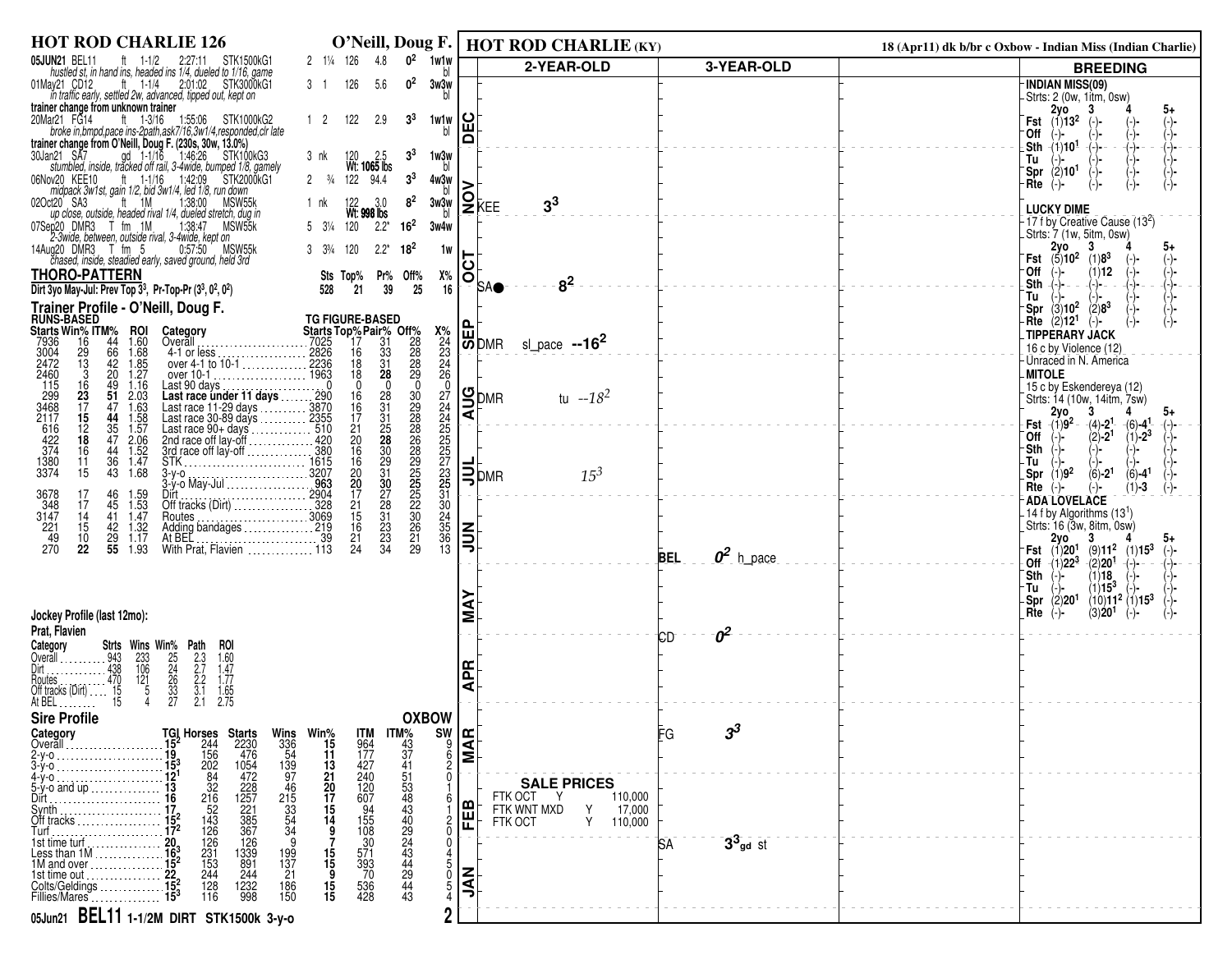| <b>ROMBAUER 126</b>                                                                                                                                                                                                                                                                                                                                       | McCarthy, Michael W.                                                                                                                                                                                                                          |                                                       | <b>ROMBAUER (KY)</b>                                                           |                            | 18 (Apr17) b c Twirling Candy - Cashmere (Cowboy Cal)                                                                           |
|-----------------------------------------------------------------------------------------------------------------------------------------------------------------------------------------------------------------------------------------------------------------------------------------------------------------------------------------------------------|-----------------------------------------------------------------------------------------------------------------------------------------------------------------------------------------------------------------------------------------------|-------------------------------------------------------|--------------------------------------------------------------------------------|----------------------------|---------------------------------------------------------------------------------------------------------------------------------|
| <b>05JUN21 BEL11</b> $\uparrow$ 1-1/2 2:27:11 STK1500KG1<br>ins 1st turn, chased 4-3w, coaxed 2p 7/16, 3w upper, kept on<br>15May21 PIM13 $\uparrow$ 1-3/16 1:53:62 STK1000KG1<br>between foes, leveled past 5/16, angled into lane, bid, drove cl                                                                                                        | 3 121/2 126<br>$4^2$<br>5.7<br>1w2w                                                                                                                                                                                                           |                                                       | 2-YEAR-OLD                                                                     | 3-YEAR-OLD                 | <b>BREEDING</b>                                                                                                                 |
|                                                                                                                                                                                                                                                                                                                                                           | $1 \t3\frac{1}{2} \t126$<br>11.8<br>0<br>2w2w                                                                                                                                                                                                 |                                                       |                                                                                |                            | <b>CASHMERE(11)</b><br>Unraced in N. America                                                                                    |
|                                                                                                                                                                                                                                                                                                                                                           | 3 53/4 123 24.0<br>$4^3$<br>1w1w                                                                                                                                                                                                              |                                                       |                                                                                |                            |                                                                                                                                 |
|                                                                                                                                                                                                                                                                                                                                                           | $7^2$<br>122<br>$1.2*$<br>1 nk<br>2w3w                                                                                                                                                                                                        | ١¥                                                    |                                                                                |                            | <b>REPUBLIQUE</b><br>19 f by Strong Mandate (14 <sup>2</sup> )                                                                  |
|                                                                                                                                                                                                                                                                                                                                                           | <b>Wt: 1000 lbs</b><br>122   26.0<br>$5 \t 6\frac{1}{4} \t 122$<br>$7^2$<br>3w3w                                                                                                                                                              |                                                       |                                                                                |                            | Unraced in N. America<br><b>FLY TIME</b>                                                                                        |
| far back 2wd, 3-5pth 2nd, stayed on<br>ft $1.1/16$ 1.44.92<br>26Sep20 SA8<br>STK300kG1                                                                                                                                                                                                                                                                    | 2 $\frac{3}{4}$<br>9<br>1w4w                                                                                                                                                                                                                  |                                                       |                                                                                |                            | 17 f by Mr Speaker (15)                                                                                                         |
| bobbled break, trailed, off rail, closed in, 4 wide, 3 wide, gamely<br>07Sep20 DMR9 T fm 1M<br>1:38:21 STK100KGL<br>1. bumped start, settled, outside rival, steadied early, 4-5w, mild                                                                                                                                                                   | 122<br>6 <sup>2</sup><br>$4.1$ 12 <sup>1</sup><br>2w4w                                                                                                                                                                                        | $ S_{\text{KEE}}$                                     |                                                                                |                            | Strts: 10 (2w, 5itm, 0sw)<br>2y0<br>З.                                                                                          |
| 25Jul20 DMR1 T fm 1M<br>1:38:30 MSW50k                                                                                                                                                                                                                                                                                                                    |                                                                                                                                                                                                                                               |                                                       | 7 <sup>2</sup>                                                                 |                            | <b>Est</b> $(3)18^1$<br>(5)19<br>$(1)26^2$<br>(1)20<br>∙Off                                                                     |
| off bit slow, settled, inside, 3wide, bothered stretch, surged                                                                                                                                                                                                                                                                                            | 121<br>1 $\frac{1}{2}$<br>16.7<br>20<br>1w3w                                                                                                                                                                                                  |                                                       |                                                                                |                            | -Sth<br>'-)-                                                                                                                    |
| <b>THORO-PATTERN</b><br>Dirt 3yo May-Jul: Prev Top 7 <sup>2</sup> , Top-Top-X (4 <sup>3</sup> , 0, 4 <sup>2</sup> )                                                                                                                                                                                                                                       | Pr%<br>Off%<br>$X\%$<br>Sts Top%<br>35                                                                                                                                                                                                        | 15                                                    |                                                                                |                            | Tu<br>(3)18 <sup>1</sup><br>Spr<br>(5)19                                                                                        |
|                                                                                                                                                                                                                                                                                                                                                           | op-X $(4^3, 0, 4^2)$<br><b>(hy, Michael W.</b><br>Category<br>Category<br>Coverall<br>4-1 or less<br>experience that the set of the set of the set of the set of the set of the set of the set of the set of the set of the set of the set of | O                                                     |                                                                                |                            | (1)24 <sup>1</sup><br>$(1)26^2$<br>Rte<br>TREASURE TROVE                                                                        |
| Trainer Profile - McCarthy, Michael W.<br>RUNS-BASED<br>Starts Win% ITM% ROI Category                                                                                                                                                                                                                                                                     |                                                                                                                                                                                                                                               |                                                       | $\boldsymbol{9}$<br><b>SA</b>                                                  |                            | 16 c by Tapizar $(13^1)$<br>Strts: 25 (6w, 13itm, 0sw)                                                                          |
| 45<br>$\frac{1.80}{1.88}$<br>$\frac{16}{30}$<br>70                                                                                                                                                                                                                                                                                                        | $x_{17}^{\prime\prime}$<br>$x_{16}^{\prime\prime}$<br>$x_{17}^{\prime\prime}$<br>$x_{18}^{\prime\prime}$<br>$x_{19}^{\prime\prime}$                                                                                                           |                                                       |                                                                                |                            | 2γο<br>3                                                                                                                        |
| 12                                                                                                                                                                                                                                                                                                                                                        |                                                                                                                                                                                                                                               |                                                       | $\left \biguplus_{\text{CD}}^{\text{L}}\right $ DMRI_pace tu --12 <sup>1</sup> |                            | $\binom{2}{2} 4^2$<br>(2) 2 <sup>1</sup><br>Fst<br>(5)6<br>(2)13 <sup>1</sup><br>Off                                            |
| $\frac{1096}{387}$<br>$\frac{387}{366}$<br>$\frac{366}{39}$<br>$42$ 1.78<br>$22$ 1.73<br>53 2.45<br>100 0.00<br>20<br>0                                                                                                                                                                                                                                   | Ò                                                                                                                                                                                                                                             |                                                       |                                                                                |                            | $(7)$ 1<br>$(2)$ 2 <sup>2</sup><br>$(1)$ 6 <sup>3</sup><br>$(2)$ 5<br>$(2)$ 2 <sup>2</sup><br>Sth                               |
| 19<br>49<br>$2.00$<br>1.85<br>47                                                                                                                                                                                                                                                                                                                          | 335<br>256<br>30<br>30<br>7                                                                                                                                                                                                                   |                                                       |                                                                                |                            | (2)12 <sup>1</sup><br>.Tu<br>Spr<br>(2)6                                                                                        |
| 308<br>481<br>134<br>75<br>75<br>48<br>18<br>$\frac{12}{21}$<br>1.91<br>44                                                                                                                                                                                                                                                                                |                                                                                                                                                                                                                                               | <b>AUG</b>                                            |                                                                                |                            | (7)6<br>(10)1<br>(4)2 <sup>1</sup><br>Rte<br><b>CONO</b>                                                                        |
| 41<br>2.46<br>50<br>1.84                                                                                                                                                                                                                                                                                                                                  | 196623197121789                                                                                                                                                                                                                               |                                                       |                                                                                |                            | 15 c by Lucky Pulpit (15)                                                                                                       |
| $\begin{array}{c} 23 \\ 16 \\ 16 \end{array}$<br>$\frac{224}{484}$<br>1.74<br>41<br>1.90<br>45                                                                                                                                                                                                                                                            |                                                                                                                                                                                                                                               |                                                       | DMR sl_pace op- --20                                                           |                            | Strts: 25 (3w, 10itm, 0sw)<br>2γο<br>5+                                                                                         |
| $\frac{48}{50}$<br>1.75                                                                                                                                                                                                                                                                                                                                   |                                                                                                                                                                                                                                               | 빏                                                     |                                                                                |                            | $(3)16^3$<br>Fst<br>.Off<br>(-)-                                                                                                |
| 4-1 or less<br>over 4-1 to 10-1<br>over 10-1<br>over 10-1<br>Last 90 days<br>Last race under 11 days<br>Last race 0-89 days<br>Last race 30-89 days<br>Last race 30-89 days<br>Last race 30-89 days<br>Last race 90+ days<br>Last race 90+ days<br>La<br>470<br>24<br>660<br>$\begin{array}{c} 17 \\ \textbf{25} \\ 17 \end{array}$<br>1.43<br>46<br>1.98 | 336086339122281210237<br>23<br>20<br>24<br>24<br>26<br>20<br>3<br>3<br>0<br>40                                                                                                                                                                |                                                       |                                                                                |                            | $\begin{array}{c} (-) \\ (1)7^1 \\ (5)7^3 \end{array}$<br>Sth                                                                   |
| 0<br>45<br>0.00<br>11                                                                                                                                                                                                                                                                                                                                     | 14<br>40<br>43<br>33<br>20                                                                                                                                                                                                                    |                                                       |                                                                                |                            | $(4)71$<br>(4)6 <sup>3</sup><br>(1)9<br>$\langle 3 \rangle$ 12<br>$\binom{4}{3}9$<br>∙Tu<br>(4)12<br>(1)10 <sup>3</sup><br>.Spr |
| 50<br>45<br>$\frac{0}{5}$<br>0.00<br>0.61<br>20                                                                                                                                                                                                                                                                                                           |                                                                                                                                                                                                                                               | $ \vec{\mathsf{s}} $                                  |                                                                                |                            | (1)14 <sup>1</sup><br>(5)7 <sup>1</sup><br>(7)6 <sup>3</sup><br>Rte<br>(2)12 <sup>1</sup>                                       |
|                                                                                                                                                                                                                                                                                                                                                           |                                                                                                                                                                                                                                               |                                                       | vet scratch Jun06                                                              | $4^2$ h_pace<br><b>BEL</b> |                                                                                                                                 |
|                                                                                                                                                                                                                                                                                                                                                           |                                                                                                                                                                                                                                               |                                                       |                                                                                |                            |                                                                                                                                 |
|                                                                                                                                                                                                                                                                                                                                                           |                                                                                                                                                                                                                                               |                                                       |                                                                                | PIM<br>0                   |                                                                                                                                 |
| Jockey Profile (last 12mo):                                                                                                                                                                                                                                                                                                                               |                                                                                                                                                                                                                                               | Σ                                                     |                                                                                |                            |                                                                                                                                 |
| Velazquez, John R.<br>Category                                                                                                                                                                                                                                                                                                                            |                                                                                                                                                                                                                                               |                                                       |                                                                                |                            |                                                                                                                                 |
| 11.<br>Strts Wins Win% Path ROI<br>687 108 16 2.1 1.43<br>314 63 20 2.4 1.51<br>49 7 14 2.7 0.62<br>217 36 17 2.2 1.24<br>$\cdots 687$<br>$\cdots 314$<br>Overall                                                                                                                                                                                         |                                                                                                                                                                                                                                               | Æ                                                     |                                                                                |                            |                                                                                                                                 |
| Houtes<br>Off tracks (Dirt)                                                                                                                                                                                                                                                                                                                               |                                                                                                                                                                                                                                               | ⋖                                                     |                                                                                |                            |                                                                                                                                 |
| At BEL<br>.                                                                                                                                                                                                                                                                                                                                               |                                                                                                                                                                                                                                               |                                                       |                                                                                | $4^{3}$<br>KEEO            |                                                                                                                                 |
| <b>Sire Profile</b><br>Category                                                                                                                                                                                                                                                                                                                           | <b>TWIRLING CANDY</b>                                                                                                                                                                                                                         |                                                       |                                                                                |                            |                                                                                                                                 |
| TGI Horses<br>11 <sup>3</sup> 405<br>16 <sup>2</sup> 229<br>12 <sup>2</sup> 361<br>10 <sup>3</sup> 245<br>Overall                                                                                                                                                                                                                                         | Wins<br>924<br>122<br>1330<br>288<br>480<br>480<br>58<br>Win%<br>17<br>18<br>17<br>19                                                                                                                                                         | $\frac{90}{70}$<br>$\frac{36}{14}$<br>$\frac{36}{14}$ |                                                                                |                            |                                                                                                                                 |
| $\frac{16}{12^2}$<br>$\frac{12^2}{10^3}$                                                                                                                                                                                                                                                                                                                  |                                                                                                                                                                                                                                               |                                                       |                                                                                |                            |                                                                                                                                 |
| $5-y$ -o and up<br>Dirt                                                                                                                                                                                                                                                                                                                                   | $\frac{12}{33}$                                                                                                                                                                                                                               |                                                       |                                                                                |                            |                                                                                                                                 |
| $13^{1}$                                                                                                                                                                                                                                                                                                                                                  | ITM<br>2462<br>320<br>320<br>758<br>4882<br>127<br>1932<br>577<br>677<br>$\frac{17}{19}$<br>$\frac{15}{16}$                                                                                                                                   | ⋒<br>回                                                |                                                                                | $\cdot \frac{1}{2}$<br>GGO |                                                                                                                                 |
| <b>Starts</b><br>5287<br>688<br>1998<br>1998<br>1928<br>1973<br>2547<br>385<br>772<br>1583<br>302<br>1261<br>351<br>273<br>302<br>381<br>388<br>Off tracks<br>Turf<br>13 <sup>1</sup><br>15 <sup>2</sup><br>15 <sup>2</sup><br>16 <sup>2</sup>                                                                                                            | $11M\%$<br>$47$<br>$44$<br>$44$<br>$44$<br>$44$<br>$43$<br>$44$<br>$44$<br>$\frac{120}{266}$<br>$\frac{17}{14}$<br>26<br>41<br>111                                                                                                            | ш                                                     |                                                                                |                            |                                                                                                                                 |
| 3461<br>1826<br>406<br>Less than $1M$<br>1M and over                                                                                                                                                                                                                                                                                                      | 1651<br>811<br>610<br>314<br>74<br>18<br>17                                                                                                                                                                                                   |                                                       |                                                                                |                            |                                                                                                                                 |
| 405<br>1st time out $\ldots$ . $\ldots$ . $\ldots$ .<br>11                                                                                                                                                                                                                                                                                                | $\frac{42}{28}$<br>$\frac{32}{38}$<br>$\overline{41}$<br>18<br>166<br>17                                                                                                                                                                      | ξ                                                     |                                                                                |                            |                                                                                                                                 |
| 219<br>Colts/Geldings<br>3183<br>2104<br>Fillies/Mares<br>186                                                                                                                                                                                                                                                                                             | 1462<br>1000<br>531<br>393<br>46<br>19<br>48                                                                                                                                                                                                  | ∍                                                     |                                                                                |                            |                                                                                                                                 |
| 05Jun21 BEL11 1-1/2M DIRT STK1500k 3-y-0                                                                                                                                                                                                                                                                                                                  | 3                                                                                                                                                                                                                                             |                                                       |                                                                                |                            |                                                                                                                                 |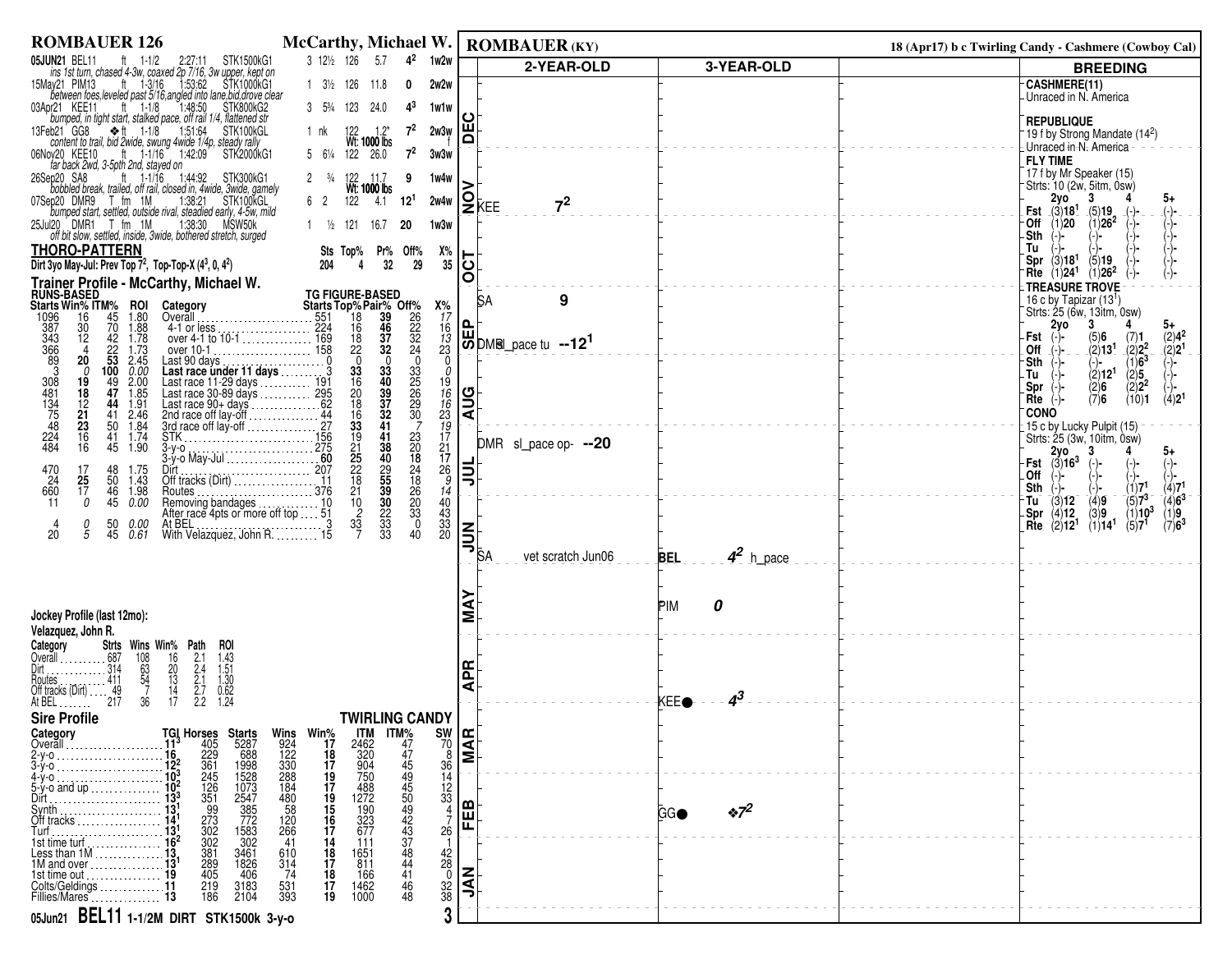| <b>KNOWN AGENDA 126</b>                                                                                                                                                                                                                            | Pletcher, Todd A.                                                                 |                              | <b>KNOWN AGENDA (KY)</b> |                           | 18 (Mar22) ch c Curlin - Byrama (GB) (Byron (GB))                                        |
|----------------------------------------------------------------------------------------------------------------------------------------------------------------------------------------------------------------------------------------------------|-----------------------------------------------------------------------------------|------------------------------|--------------------------|---------------------------|------------------------------------------------------------------------------------------|
| 4 131/4 126<br>6.6<br><b>05JUN21 BEL11</b><br>ft $1-1/2$<br>2:27:11 STK1500kG1<br>brk out step st, 3w 1st turn, chased 5-4w, 4w uppr, improved                                                                                                     | 3 <sup>1</sup><br>3w4w                                                            |                              | 2-YEAR-OLD               | 3-YEAR-OLD                | <b>BREEDING</b>                                                                          |
| 01May21 CD12<br>ft $1-1/4$<br>2:01:02 STK3000kG1<br>9 10 <sup>3</sup> / <sub>4</sub> 126<br>9.9<br>unhurried inside, shifted out, stern urging, failed to threaten                                                                                 | 6 <sup>3</sup><br>1w1w                                                            |                              |                          |                           | BYRAMA (GB)(09)<br>- Strts: 27 (4w, 19itm, 3sw)                                          |
| ft $1-1/8$<br>1.49.45 STK750kG1<br>1 23/4 122<br>27Mar21 GP14<br>5.4                                                                                                                                                                               | $1^2$<br>2w1w                                                                     |                              |                          |                           | 2yo<br>5+                                                                                |
| settled inside, 3wd 1/4, up 3/16, drifted out, driving<br>bb21 GP4 ft 1-1/8 150:47 AO<br>122<br>$0.5^*$<br>26Feb21 GP4<br>AOC75kNW1\$X<br>1 11                                                                                                     | $3^2$<br>3w4w                                                                     | ш                            |                          |                           | Fst<br>$(1)5^2$<br>∙Off                                                                  |
| step slow start, four wide, brushed top stretch, drive to 1/16p<br>06Feb21<br>TAM11<br>ft 1-1/16 1:44:30 STK250kG3<br>$5 \t4\frac{1}{4} \t118$                                                                                                     | Lbl<br>$1.5^*$ 11<br>3w3w                                                         |                              | ≀oµa<br>$11$ sys         |                           | $\dot{6}$ )2 <sup>1</sup><br>.Sth<br>$-(1)4$<br>(1)5<br>-)- −<br>$\langle 9 \rangle 4^2$ |
| settled between foes, swung 5-wide lane, belated progress<br>sy <sup>s</sup> 1-1/8 1:50:60 STK150kG2<br>05Dec20 AQU4<br>39<br>118<br>2.0                                                                                                           | 1w1w<br>- 11                                                                      |                              |                          |                           | $(5)4^3$<br>$(1)$ 11<br>(3)4<br>Tu<br>(5)4<br>$(2)4^3$<br>(5)4<br>-Spr<br>(-)-           |
| lean in, bump start, pocket, ask no pick up back, angle 5/16, 6w1/8                                                                                                                                                                                |                                                                                   |                              |                          |                           | (5)2 <sup>1</sup><br>$(4)4^3$<br>(5)7<br>$Rite$ (1)11                                    |
| $ft = 1-1/8$<br>1:55:89 MSW80k<br>08Nov20 AQU4<br>1 hd<br>- 119<br>hustled st, 4-3w 1st turn, 3-4w pursuit, cut corner, dueled, game                                                                                                               | $0.6^*e$ 5<br>4w2w                                                                |                              | <b>Q</b> aQ∪<br>5        |                           | PLAY THE KID                                                                             |
| ft 6-1/2 1:17:82 MSW63k<br>27Sep20 BEL7<br>$2 \t13/4 \t119$<br>6.5<br>coaxed st, 5-4w pursuit, 3w 1/4, carried 4w uppr, dug in, willing                                                                                                            | -11<br>4w                                                                         |                              |                          |                           | -16 c by Tapit (9)<br>Strts: 1 (0w, 0itm, 0sw)                                           |
| <b>THORO-PATTERN</b><br>Sts Top%                                                                                                                                                                                                                   | Х%<br>Pr% Off%                                                                    |                              |                          |                           | 2vo<br>5+<br>Fst                                                                         |
| Dirt 3yo May-Jul: Prev Top 3 <sup>2</sup> , Top-X-Off (1 <sup>2</sup> , 6 <sup>3</sup> , 3 <sup>1</sup> )<br>308<br>9                                                                                                                              | 32<br>31<br>27                                                                    | 5<br>O                       |                          |                           | ∙Off                                                                                     |
| Trainer Profile - Pletcher, Todd A.<br><b>RUNS-BASED</b><br><b>TG FIGURE-BASED</b>                                                                                                                                                                 |                                                                                   |                              | <b>BEL</b><br>11         |                           | Sth<br>$(1)13^2$<br>Tu                                                                   |
| Starts Top% Pair% Off%<br>10002 17 31 27<br>Starts Win% ITM%<br>11353 24 54<br><b>ROI</b><br>1.66<br>Category<br>Overāll                                                                                                                           | $x_{25}^{\circ}$<br>$x_{23}^{\circ}$<br>$x_{33}^{\circ}$                          |                              |                          |                           | -Spr<br>$(1)13^2$<br>-Rte                                                                |
| 33<br>12<br>67<br>1.72<br>6931<br>3128<br>1294<br>. 6065<br>4-1 or less.<br>17<br>17<br>38<br>1.63                                                                                                                                                 | $\frac{34}{29}$<br>26<br>27<br>28                                                 | $ \mathbf{H} $               |                          |                           |                                                                                          |
| ŽĬ.<br>14<br>1.41<br>21<br>48<br>1.93<br>Last 90 days.<br>$\mathbf{0}$                                                                                                                                                                             | $\mathbf{0}$<br>$\mathbf 0$                                                       | । $\overline{\bm{\omega}}$ । |                          |                           |                                                                                          |
| 43<br>55<br>54<br>57<br>56<br>$0.60$<br>1.70<br>Last race under 11 days<br>Last race 11-29 days<br>Last race 11-29 days<br>Last race 30-89 days<br>$\frac{22}{15}$<br>17<br>11                                                                     |                                                                                   |                              |                          |                           |                                                                                          |
| 24<br>23<br>28<br>25<br>Last race 30-89 days<br>Last race 30-89 days<br>Last race 90+ days<br>2nd race off lay-off<br>3rd race off lay-off<br>3rd race off lay-off<br>1.60                                                                         | 36<br>32<br>32<br>32<br>32                                                        | <b>AUG</b>                   |                          |                           |                                                                                          |
| 1.86<br>1.67<br>$^{21}_{20}$                                                                                                                                                                                                                       |                                                                                   |                              |                          |                           |                                                                                          |
| 209<br>28<br>2974<br>5253<br>5253<br>458<br>458<br>3517<br>5630<br>23<br>50<br>1.87<br>$^{20}_{23}$<br>$\frac{49}{53}$<br>1.62<br>1.69<br>4463                                                                                                     |                                                                                   |                              |                          |                           |                                                                                          |
| 18<br>14<br>20<br>20<br>16<br>17<br>.5024<br>$3-y-0$ .                                                                                                                                                                                             | 0787633604332222222<br>1222222246123322322322<br>30<br>30<br>32<br>31<br>28<br>30 |                              |                          |                           |                                                                                          |
| $\frac{57}{57}$<br>$^{26}_{24}$<br>1.66<br>7264<br>1342<br>7219<br>1.41                                                                                                                                                                            |                                                                                   | 빏                            |                          |                           |                                                                                          |
| 23<br>$\frac{52}{53}$ 1.71<br>53 1.46<br>$\overline{7392}$<br>17<br>Routes.<br>23<br>141<br>$\begin{array}{c} 18 \\ 17 \end{array}$<br>Adding bandages                                                                                             | $\frac{33}{25}$<br>$\frac{27}{29}$                                                |                              |                          |                           |                                                                                          |
| After race 1-4pts off top  1127<br>At BEL<br>21<br>51<br>1.57                                                                                                                                                                                      |                                                                                   |                              |                          |                           |                                                                                          |
| $\begin{array}{c} 15 \\ 18 \end{array}$<br>2040<br>357<br>54<br>With Ortiz, Jose L. 205<br>23<br>1.89                                                                                                                                              | $\frac{31}{28}$<br>28<br>28                                                       | $\leq$                       |                          |                           |                                                                                          |
|                                                                                                                                                                                                                                                    |                                                                                   |                              |                          | $31$ h_pace<br><b>BEL</b> |                                                                                          |
|                                                                                                                                                                                                                                                    |                                                                                   |                              |                          |                           |                                                                                          |
|                                                                                                                                                                                                                                                    |                                                                                   |                              |                          |                           |                                                                                          |
| Jockey Profile (last 12mo):<br>Ortiz, Jose L.                                                                                                                                                                                                      |                                                                                   | Σ                            |                          |                           |                                                                                          |
| Category<br>Strts Wins Win% Path<br>roi                                                                                                                                                                                                            |                                                                                   |                              |                          | $6^3$<br>СD               |                                                                                          |
| 1349<br>Overāll                                                                                                                                                                                                                                    |                                                                                   | 뚠                            |                          |                           |                                                                                          |
| $\frac{258}{127}$<br>$\frac{127}{35}$<br>$\frac{35}{36}$<br>$\frac{101}{101}$<br>1.64<br>1.64<br>1.72<br>1.79<br>1.79<br>$2.3$<br>$2.3$<br>$3.0$<br>$2.4$<br>19<br>20<br>19<br>26<br>22<br>644<br>699<br>147<br>465<br>loutes<br>Off tracks (Dirt) |                                                                                   | ⋖                            |                          |                           |                                                                                          |
| At BEL                                                                                                                                                                                                                                             |                                                                                   |                              |                          | $1^2$ bo                  |                                                                                          |
| <b>Sire Profile</b><br>Category                                                                                                                                                                                                                    | <b>CURLIN</b>                                                                     |                              |                          | GP▼                       |                                                                                          |
| <b>TGI Horses<br/>10</b> 643<br>14 <sup>3</sup> 330<br>11 571<br>Starts<br>8998<br>826<br>3010<br>Wins<br>1444<br>121<br>512<br>Win%<br>16<br>15<br>1 <u>7</u><br><b>ITM</b><br>3966<br>369<br>1334<br>Overall                                     |                                                                                   | $\frac{183}{24}$             |                          |                           |                                                                                          |
| 2466<br>411<br>417<br>1131                                                                                                                                                                                                                         | 64                                                                                |                              |                          |                           |                                                                                          |
| $17$<br>$15$<br>$18$<br>$14$<br>$17$<br>$12$<br>$11$<br>2696<br>4957<br>627<br>243<br>575<br>400<br>884<br>$5-y$ -o and up $\ldots$ .<br>Dirt                                                                                                      |                                                                                   |                              |                          | $3^2$ op-h?<br>GPA●       |                                                                                          |
| 1132<br>2390<br>251<br>589<br>736<br>180<br>89<br>Svnth                                                                                                                                                                                            | $\frac{21}{135}$<br>$\frac{11}{16}$<br>$\frac{1}{21}$                             | 刪                            |                          |                           |                                                                                          |
| 1260<br>2154<br>$\frac{214}{257}$<br>401<br>443<br>Off tracks                                                                                                                                                                                      |                                                                                   |                              |                          | 11<br>TAM                 |                                                                                          |
| 16'<br>443<br>566<br>568<br>$-443$<br>113<br>1st time turf.<br>Less than 1M                                                                                                                                                                        | $\frac{2}{39}$<br>144<br>0                                                        |                              |                          |                           |                                                                                          |
| 3429<br>5569<br>643<br>558<br>886<br>83<br>947<br>16<br>16<br>13<br>16<br>16<br>1M and over<br>643<br>1st time out                                                                                                                                 |                                                                                   | ΙĘ                           |                          |                           |                                                                                          |
| 1560<br>2406<br>233<br>2558<br>1408<br>$\frac{325}{318}$<br>5892<br>3106<br>Colts/Geldings<br>497<br>Fillies/Mares                                                                                                                                 | $\frac{81}{102}$                                                                  | っ                            |                          |                           |                                                                                          |
| 05Jun21 BEL11 1-1/2M DIRT STK1500k 3-y-0                                                                                                                                                                                                           | 4                                                                                 |                              |                          |                           |                                                                                          |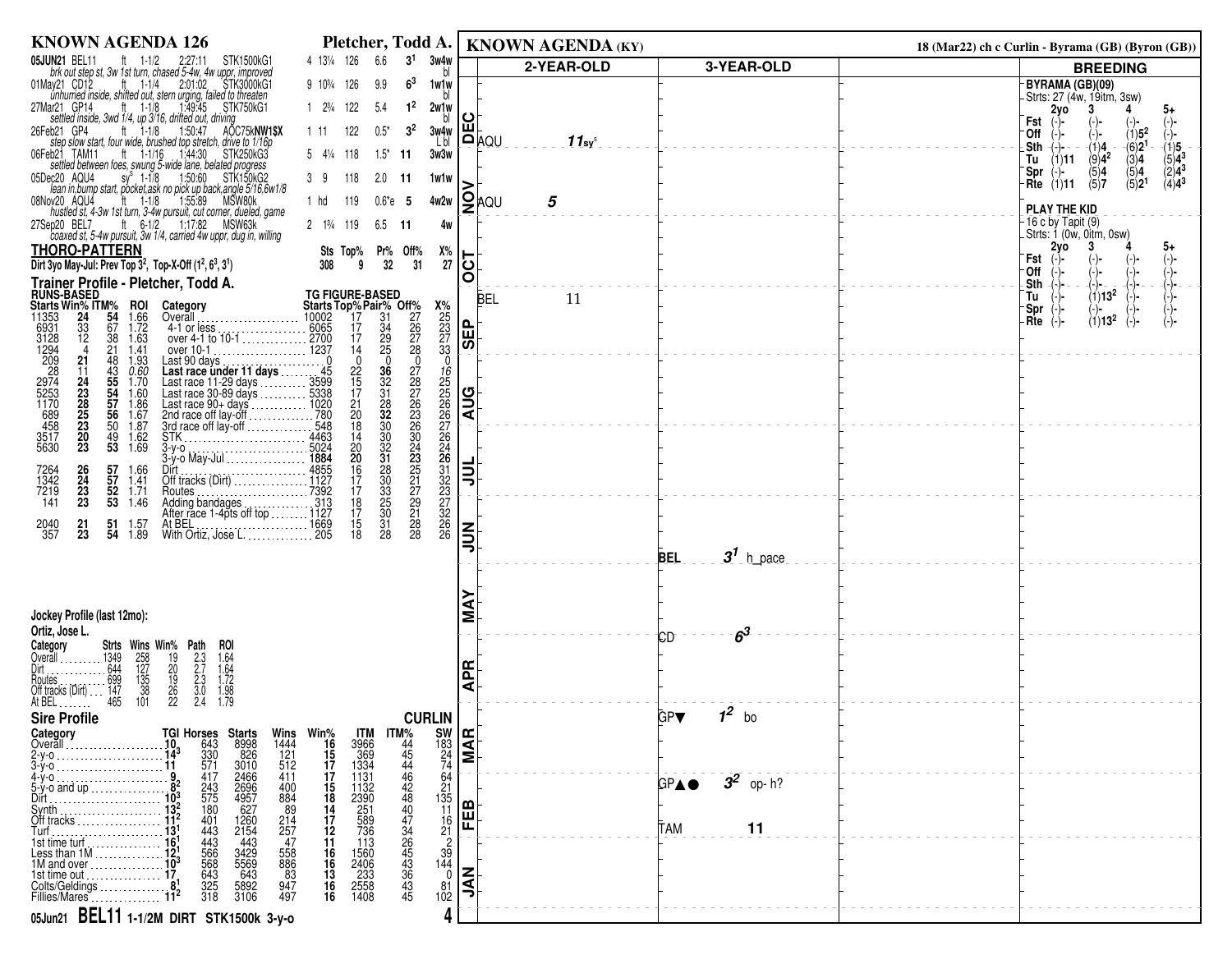| <b>BOURBONIC 126</b>                                                                                                                                                                                                                                                                            | Pletcher, Todd A.                                                                                                              |                                                                                                          | <b>BOURBONIC (KY)</b>                  |                                             | 18 (Apr07) dk b/br c Bernardini - Dancing Afleet (Afleet Alex)          |
|-------------------------------------------------------------------------------------------------------------------------------------------------------------------------------------------------------------------------------------------------------------------------------------------------|--------------------------------------------------------------------------------------------------------------------------------|----------------------------------------------------------------------------------------------------------|----------------------------------------|---------------------------------------------|-------------------------------------------------------------------------|
| 05JUN21 BEL11<br>JN21 BEL11 ft 1-1/2 2:27:11 STK1500kG1<br>inside 1st turn, 3w backstretch, to ins 9/16, cut corner, wknd                                                                                                                                                                       | 5 151/2 126 14.7<br>6                                                                                                          | 1w1w<br>bl                                                                                               | 2-YEAR-OLD                             | 3-YEAR-OLD                                  | <b>BREEDING</b>                                                         |
| 2:01:02<br>STK3000kG1<br>01May21 CD12<br>ft $1-1/4$                                                                                                                                                                                                                                             | 126<br>$8^3$<br>13 16<br>30.4                                                                                                  | 2w1w                                                                                                     |                                        |                                             | DANCING AFLEET(10)<br>-Strts: 6 (3w, 4itm, 1sw)                         |
| fucked in early, at rear 2wd, inside 2nd, improved<br>pr21 AQU10 ft 1-1/8 154:49 STK750kG2<br>03Apr21 AQU10                                                                                                                                                                                     | 123<br>72.3<br>1 hd<br>-4                                                                                                      | 1w4w                                                                                                     |                                        |                                             | 3<br>2yo<br>5+                                                          |
| $\frac{1}{2}$ saved grd at rear, tip 3-4w 9716, 4-5w uppr, closed well, up wire<br>b21 PRX9 sy 1M 70 1:43:75 AOC50kNW1X<br>trailed early, advanced outside, finished well while no threat<br>23Feb21 PRX9                                                                                       | 119<br>2.1<br>$2 \quad 4$<br>$10^2$                                                                                            | bl<br>ш<br>3w3w                                                                                          |                                        |                                             | $\binom{4}{2}$ 4 <sup>2</sup><br>Fst<br>∙Off                            |
| 17Jan21 AQU3                                                                                                                                                                                                                                                                                    | 119<br>$1.3^*$ 10 <sup>2</sup><br>1 nk                                                                                         | L bl<br>1w                                                                                               | $10^2$ <sub>gd</sub><br>I <b>⊡</b> ¤o∩ |                                             | $(-)$<br>.Sth<br>(−)− ·                                                 |
| nn21 AQU3 ft 1M 1:39:84 SOC50kC<br>chased 2p, to ins 1/2, cut corner roused, dug in gamely, up<br>06Dec20 AQU1                                                                                                                                                                                  | $14\frac{3}{4}119$<br>$1.4^*$ 10 <sup>2</sup>                                                                                  | L bl                                                                                                     |                                        |                                             | Tu<br>(1)15<br>'Spr                                                     |
| ec20 AQU1 gd 1M 1:38:64 MCL50k<br>6w backstretch, 2p turn, coaxed 3/8, 3w uppr, up ins 1/8, drew cl<br>0w20 AQU3 T yl 1-1/16 1:47:18 MSW80k<br>off heels early, chased 3-4w, coaxed 3/8, 5-6w upper, no impact                                                                                  |                                                                                                                                | 2w<br>bl                                                                                                 | i≳āQ∪<br>sl_pace $-18^2$ <sub>yl</sub> |                                             | $(5)4^2$<br>$Rte$ $(-)$                                                 |
| 14Nov20 AQU3                                                                                                                                                                                                                                                                                    | $18^{2}$<br>11 131/4 119 40.8                                                                                                  | '2<br>2w3w                                                                                               |                                        |                                             | <b>AVANT GARDE</b>                                                      |
| 11Oct20 BEL8<br>ft $7$<br>1:23:05 MSW63k<br>strode green coaxed along 4w, inside turn, 2w 1/4p, no impact                                                                                                                                                                                       | 6 143/4 119 20.9<br>$19^2$                                                                                                     | 1w                                                                                                       |                                        |                                             | 17 c by Tonalist $(12^3)$                                               |
| <b>THORO-PATTERN</b>                                                                                                                                                                                                                                                                            | Sts Top% Pr% Off%<br>308 9 32 31                                                                                               | Х%                                                                                                       |                                        |                                             | Strts: 13 (6w, 9itm, 0sw)<br>2vo 3 4<br>2y0<br>5+                       |
| Dirt 3yo May-Jul: Prev Top 10 <sup>2</sup> , Top-X-Off (4, 8 <sup>3</sup> , 6)                                                                                                                                                                                                                  |                                                                                                                                | 27<br>O                                                                                                  | green $19^2$<br>∣OBEL                  |                                             | $(5)3^{2}$<br>Fst<br>$(2)1$<br>(-)-<br>(−)−<br>(3)6 <sup>1</sup><br>0ff |
| Trainer Profile - Pletcher, Todd A.<br><b>RUNS-BASED</b>                                                                                                                                                                                                                                        | <b>TG FIGURE-BASED</b>                                                                                                         |                                                                                                          |                                        |                                             | -(-)−<br>Sth<br>(-)− –<br>-(-)-<br>Tu<br>(−)−                           |
| Starts Win% ITM%<br>11353 24 54<br>6931 33 67<br><b>ROI</b><br>1.66<br>1.72<br>Category                                                                                                                                                                                                         | <b>Starts Top%Pair% Primes</b><br>10002 17 31 27<br>10002 17 34 26<br>1270 17 34 26<br>1237 14 25 28<br>11 22 20<br>1002 20 20 | $\frac{X\%}{25}$<br>$\frac{25}{27}$<br>$\frac{27}{33}$                                                   |                                        |                                             | $\begin{array}{c} (3)20 \\ (2)3^2 \\ (9)3^2 \end{array}$<br>`Spr        |
| $\frac{33}{12}$<br>1.63                                                                                                                                                                                                                                                                         |                                                                                                                                | <b>SEP</b>                                                                                               |                                        |                                             | (2)1<br>$Rte$ $(-)$<br>RAGNAN                                           |
| $\frac{38}{21}$<br>48<br>1.41                                                                                                                                                                                                                                                                   |                                                                                                                                |                                                                                                          |                                        |                                             | 16 c by Stormy Atlantic (122)                                           |
| 6931<br>3128<br>31294<br>1294<br>2009<br>2874<br>5255<br>5630<br>5630<br>1.93<br>21<br>$0.60$<br>1.70<br>11                                                                                                                                                                                     |                                                                                                                                | $\mathbf 0$                                                                                              |                                        |                                             | Unraced in N. America                                                   |
| 43<br>55<br>54<br>56<br>56<br>50<br>1.60                                                                                                                                                                                                                                                        | $\frac{36}{32}$<br>31<br>27<br>28<br>27<br>26<br>23<br>26<br>$\frac{22}{15}$<br>17                                             |                                                                                                          |                                        |                                             |                                                                         |
| 1.86<br>1.67                                                                                                                                                                                                                                                                                    | $\frac{28}{32}$<br>32<br>$\begin{array}{c} 21 \\ 20 \\ 18 \end{array}$                                                         | <b>AUG</b>                                                                                               |                                        |                                             |                                                                         |
| 24<br>23<br>28<br>25<br>23<br>20<br>23<br>1.87                                                                                                                                                                                                                                                  |                                                                                                                                |                                                                                                          |                                        |                                             |                                                                         |
| over 10-1<br>Last 90 days<br>Last race under 11 days<br>Last race 11-29 days<br>Last race 11-29 days<br>Last race 30-80 days<br>Last race 90-4 days<br>Last race 90-4 days<br>Last race 90-4 days<br>2nd race off lay-off<br>2nd race off lay-off<br><br>$\frac{1.62}{1.69}$<br>$\frac{49}{53}$ |                                                                                                                                |                                                                                                          |                                        |                                             |                                                                         |
| Dirt<br>Off tracks (Dirt)<br>Pictures<br>Routes<br>1.66<br>1.41                                                                                                                                                                                                                                 | 30<br>24<br>25<br>25<br>27<br>27<br>14<br>20<br>20<br>16<br>17<br>17                                                           | Ę                                                                                                        |                                        |                                             |                                                                         |
| 57<br>57<br>52<br>53<br>26<br>24<br>23<br>23<br>7264<br>1342<br>7219<br>1.71<br>141                                                                                                                                                                                                             | 30<br>32<br>30<br>30<br>33<br>25<br>30                                                                                         | 1222222246123322322322322322                                                                             |                                        |                                             |                                                                         |
| 1.46<br>Adding bandages<br>After race 1-4pts off top 1127                                                                                                                                                                                                                                       | 29<br>21<br>28<br>33<br>$\begin{array}{c} 18 \\ 17 \end{array}$                                                                |                                                                                                          |                                        |                                             |                                                                         |
| At BEL<br>With Carmouche, Kendrick  110<br>2040<br>142<br>21<br>51<br>1.57<br>20<br>50<br>2.30                                                                                                                                                                                                  | $\frac{15}{17}$<br>$\frac{31}{25}$                                                                                             | $\leq$<br>$\overline{25}$                                                                                |                                        |                                             |                                                                         |
|                                                                                                                                                                                                                                                                                                 |                                                                                                                                | ぅ.                                                                                                       |                                        | 6 h_pace<br>BEL                             |                                                                         |
|                                                                                                                                                                                                                                                                                                 |                                                                                                                                |                                                                                                          |                                        |                                             |                                                                         |
|                                                                                                                                                                                                                                                                                                 |                                                                                                                                |                                                                                                          |                                        |                                             |                                                                         |
| Jockey Profile (last 12mo):                                                                                                                                                                                                                                                                     |                                                                                                                                |                                                                                                          |                                        |                                             |                                                                         |
| Carmouche, Kendrick<br>Strts Wins Win% Path<br>roi                                                                                                                                                                                                                                              |                                                                                                                                |                                                                                                          |                                        | $s^3$<br>СD                                 |                                                                         |
| Category<br>Category Strts<br>Cyerall 1064<br>Dirt 726<br>Routes<br>Cyrister 470<br>Off tracks (Dirt) 221<br>At BEL 1111123<br>$\frac{15}{17}$<br>161                                                                                                                                           |                                                                                                                                |                                                                                                          |                                        |                                             |                                                                         |
| 124<br>$\frac{14}{14}$                                                                                                                                                                                                                                                                          |                                                                                                                                | 뙤<br>⋖                                                                                                   |                                        |                                             |                                                                         |
| $1.62$<br>$1.67$<br>$1.55$<br>$1.42$<br>$1.14$<br>$2.4$<br>$2.7$<br>$2.9$<br>$2.9$<br>$2.3$<br>$\begin{array}{c}\n 64 \\  32 \\  38\n \end{array}$<br>10                                                                                                                                        |                                                                                                                                |                                                                                                          |                                        | AQU▼                                        |                                                                         |
| <b>Sire Profile</b>                                                                                                                                                                                                                                                                             | <b>BERNARDINI</b>                                                                                                              |                                                                                                          |                                        |                                             |                                                                         |
| Category<br>Overall                                                                                                                                                                                                                                                                             |                                                                                                                                |                                                                                                          |                                        |                                             |                                                                         |
| $2-y-0$                                                                                                                                                                                                                                                                                         |                                                                                                                                | $\frac{1}{21}$<br>$\frac{1}{21}$<br>$\frac{1}{21}$<br>$\frac{1}{21}$<br>$\frac{1}{21}$<br>$\frac{1}{21}$ |                                        |                                             |                                                                         |
| <b>TGI Horses Starts Wins Win%</b><br>11 <sup>1</sup> 749 8402 1263 15<br>151 414 995 143 14<br>12 655 3006 438 15<br>19 404 2264 370 16<br>19 188 2137 312 15<br>12 645 4713 827 18<br>14 211 703 78 11<br>14 216 1087 198 11<br>4-у-о                                                         |                                                                                                                                | 11                                                                                                       |                                        |                                             |                                                                         |
| 5-y-o and up<br>Dirt.                                                                                                                                                                                                                                                                           |                                                                                                                                | 87                                                                                                       |                                        | $10^2$ sy <sup>s</sup> h_pace<br><b>PRX</b> |                                                                         |
| Synth<br>Off tracks                                                                                                                                                                                                                                                                             | $\begin{array}{c} 18 \\ 8 \end{array}$                                                                                         | ш<br>匸                                                                                                   |                                        |                                             |                                                                         |
| 436<br>486<br>486<br>1087<br>1899<br>486<br>4780<br>4780<br>749<br>198<br>160<br>16<br>555<br>5708<br>80<br>Turf<br>1st time turf                                                                                                                                                               |                                                                                                                                | $\frac{18}{12}$                                                                                          |                                        |                                             |                                                                         |
| 648<br>645<br>749<br>Less than 1M.<br>1M and over.                                                                                                                                                                                                                                              | $\frac{3}{15}$<br>$\frac{15}{11}$                                                                                              | $\begin{array}{c} 3\bar{4} \\ 87 \\ 0 \end{array}$                                                       |                                        |                                             |                                                                         |
| 1st time out .<br>Colts/Geldings                                                                                                                                                                                                                                                                | 1523<br>1884<br>229<br>2293<br>1114                                                                                            | ξ                                                                                                        |                                        | 10 <sup>2</sup><br>AQUA                     |                                                                         |
| $\frac{373}{376}$<br>5669<br>2733<br>878<br>385<br>Fillies/Mares                                                                                                                                                                                                                                | $\frac{15}{14}$<br>$^{40}_{41}$                                                                                                | $\frac{54}{67}$<br>ぅ                                                                                     |                                        |                                             |                                                                         |
| 05Jun21 BEL11 1-1/2M DIRT STK1500k 3-y-0                                                                                                                                                                                                                                                        |                                                                                                                                | 5                                                                                                        |                                        |                                             |                                                                         |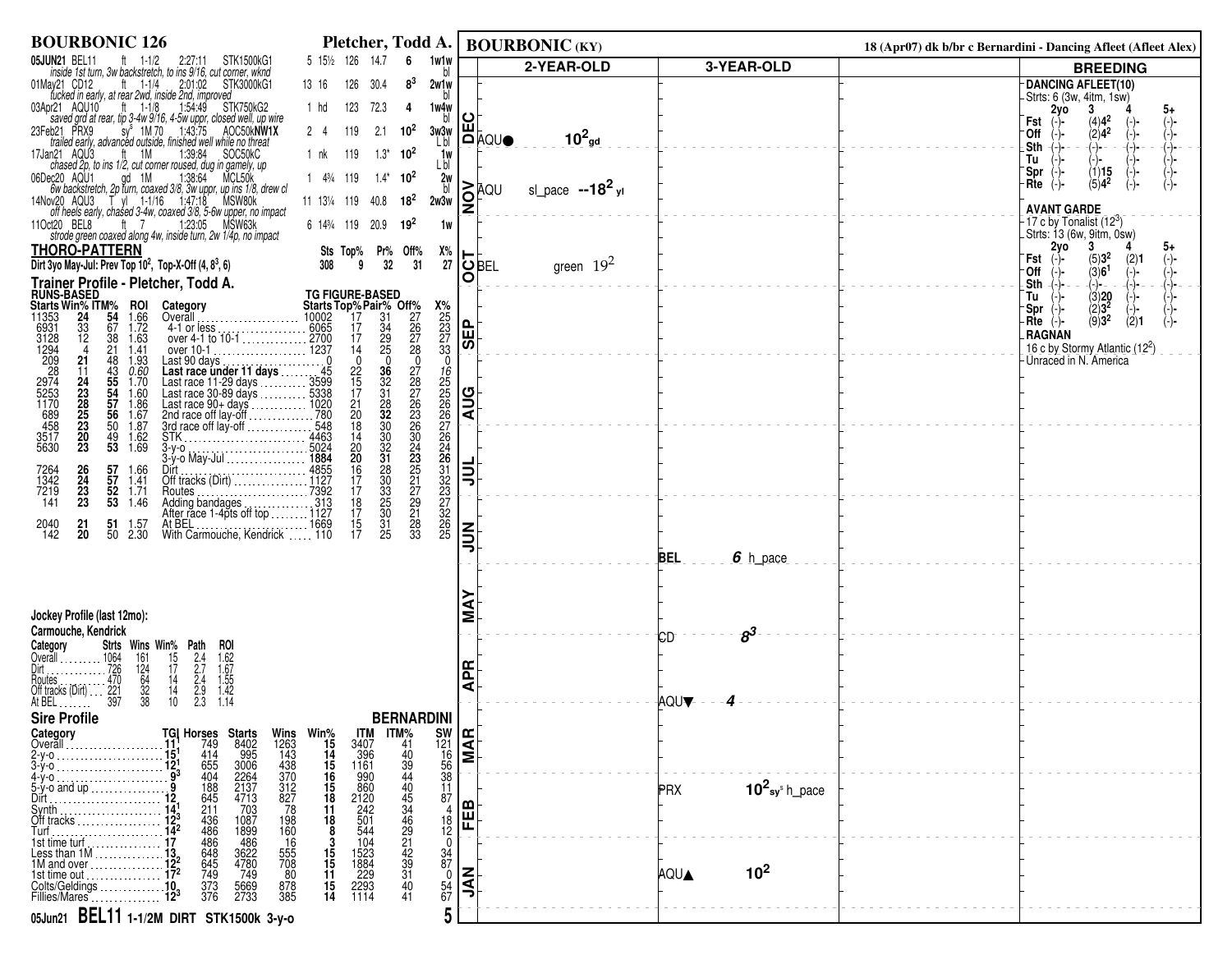| <b>ROCK YOUR WORLD 126</b><br>Sadler, John W.                                                                                                                                                                                                                                                                                                                                                                                       |                                | <b>ROCK YOUR WORLD (KY)</b>                     |                           | 18 (Feb28) dk b/br c Candy Ride (ARG) - Charm the Maker (Empire Maker)                                                       |
|-------------------------------------------------------------------------------------------------------------------------------------------------------------------------------------------------------------------------------------------------------------------------------------------------------------------------------------------------------------------------------------------------------------------------------------|--------------------------------|-------------------------------------------------|---------------------------|------------------------------------------------------------------------------------------------------------------------------|
| $7^3$<br>05JUN21 BEL11<br>126<br>5.0<br>3w2w<br>ft $1-1/2$<br>STK1500kG1<br>6 22<br>2:27:11<br>brush st, hustled, 3-2w 1st trn, pressed 2p, faded 2w 1/4, tired                                                                                                                                                                                                                                                                     |                                | 2-YEAR-OLD                                      | 3-YEAR-OLD                | <b>BREEDING</b>                                                                                                              |
| 01May21 CD12<br>ft $1-1/4$<br>2:01:02 STK3000kG1<br>$9^3$<br>17 241/4 126<br>5w5w<br>-4.7<br>off step slow/josited btwn st, off pace 5pth turns, faded                                                                                                                                                                                                                                                                              |                                |                                                 |                           | <b>CHARM THE MAKER(09)</b><br>- Strts: 19 (3w, 8itm, 2sw)                                                                    |
| 1:49:17 STK750kG1<br>$2^3$<br>03Apr21 SA8<br>ft $1-1/8$<br>$1$ 4 <sup>1</sup> / <sub>4</sub> 124 5.2<br>Wt: <b>1127</b> lbs<br>1w1w                                                                                                                                                                                                                                                                                                 | ပ                              |                                                 |                           | $2y0$<br>(1)6 <sup>1</sup><br>3<br>5+                                                                                        |
| set pressured pace, cleared, drew away<br>eb21 SA8 T fm 1M 1:34:39 STK100kGL<br>$1 \t2^{1/4} \t120 \t1.1$<br>Wt: 1144 lbs<br>8 <sup>3</sup><br>27Feb21 SA8<br>2w2w                                                                                                                                                                                                                                                                  | Ě                              |                                                 |                           | $(2)8^2$<br>(1)15 <sup>1</sup><br>Fst<br>⊺Off                                                                                |
| stalked 2wide, coaxed 1/4, 3deep stretch, kicked clear<br>$7^3$<br>01Jan21 SA9<br>1:08:47 MSW61k<br>1 $1\frac{13}{4}$ $124$ $2.3^*$<br>Wt: <b>1122</b> lbs<br>an21 SA9 T fm 6 1:08:47 MSW6<br>up close, vied 3deep, led 1/4, kicked clear, ridden out<br>3w                                                                                                                                                                         |                                |                                                 |                           | $\mathsf{L}$ Sth $\frac{1}{3}$ (3)6 <sup>2</sup><br>$-(3)4^2$<br>(1)7<br>(-)−<br>$(3)10^{2}$                                 |
| <b>THORO-PATTERN</b><br>Х%                                                                                                                                                                                                                                                                                                                                                                                                          |                                |                                                 |                           | $\begin{array}{c} (3)5^2 \\ (1)5^2 \\ (5)7 \end{array}$<br>$\binom{2}{1}$<br>(1)8 <sup>3</sup><br>$(1)10^3$<br>Spr $(1)10^3$ |
| Sts Top% Pr% Off%<br>496 7 18 27<br>Dirt 3yo May-Jul: Prev Top 73, Top-X-X (23, 93, 73)<br>48                                                                                                                                                                                                                                                                                                                                       | $\delta$                       |                                                 |                           | Rte $(3)6^1$<br>$(2)10^2$<br>(5)4 <sup>1</sup>                                                                               |
| Trainer Profile - Sadler, John W.<br>TG FIGURE-BASED<br>Starts Top% Pair% Off%<br>4870 15 335 30<br>4870 15 335 30<br>48729 15 328 229<br>14 28                                                                                                                                                                                                                                                                                     | Ž                              |                                                 |                           | <b>SHE'S OUR CHARM</b><br>-16 f by Candy Ride (11)                                                                           |
| <b>RUNS-BASED<br/>Starts Win% ITM%</b><br>5288 18 48<br>2410 28 67<br>Category<br>Overall                                                                                                                                                                                                                                                                                                                                           |                                |                                                 |                           | . Strts: 12 (3w, 7itm, 0̀sẃ)<br>2y0                                                                                          |
| <b>ROI</b><br>1.66<br>1.65<br>1.65<br>1.72<br>$\frac{4870}{2329}$<br>$\frac{28}{12}$<br>4-1 or less                                                                                                                                                                                                                                                                                                                                 | $\overline{OC}$                |                                                 |                           | 5+<br>Fst                                                                                                                    |
| over 4-1 to 10-1<br>over 10-1<br>over 10-1<br>4                                                                                                                                                                                                                                                                                                                                                                                     |                                |                                                 |                           | -Off<br>Sth                                                                                                                  |
| $\frac{40}{21}$<br>53<br>$\frac{46}{52}$<br>52<br>49<br>$2.44$<br>$1.27$<br>$1.78$<br>$\frac{25}{14}$<br>19<br>Last 90 days.<br>$\mathbf 0$<br>$\mathbf{0}$<br>$\boldsymbol{0}$<br>$\Omega$<br>$\frac{31}{30}$<br>$\begin{array}{c} 14 \\ 15 \end{array}$                                                                                                                                                                           |                                |                                                 |                           | $(2)11^{2}$<br>$\binom{8}{1}$<br>$(2)5^3$<br>Tu<br>(1)14 <sup>1</sup><br>⊺Spr                                                |
| 31<br>34<br>33<br>26<br>26<br>30<br>17<br>15                                                                                                                                                                                                                                                                                                                                                                                        |                                |                                                 |                           | $\binom{-}{2}$ =<br>$\langle 8 \rangle$ 5 <sup>2</sup><br>(1)11 <sup>2</sup><br>-Rte                                         |
| 17162<br>1162<br>11625<br>1625<br>5997<br>317<br>217<br>2512225<br>$\begin{array}{c} 1.50 \\ 1.39 \\ 1.62 \end{array}$<br>$^{40}_{48}$<br>$\frac{14}{14}$<br>$\frac{14}{17}$                                                                                                                                                                                                                                                        | <b>SEP</b>                     |                                                 |                           |                                                                                                                              |
| 30882334226300825<br>20<br>47<br>$\frac{1.78}{1.63}$<br>1.63<br>21<br>12<br>20<br>19<br>15<br>19<br>303335770751837<br>$\frac{78}{22}$<br>22<br>$\frac{16}{18}$<br>48<br>49<br>1040<br>2031                                                                                                                                                                                                                                         |                                |                                                 |                           |                                                                                                                              |
| ------------------------ 1577<br>3-у-о<br>.536<br>3-y-o May-Jul                                                                                                                                                                                                                                                                                                                                                                     |                                |                                                 |                           |                                                                                                                              |
| $\frac{24}{31}$<br>28<br>Dirt<br>Off tracks (Dirt)<br>124<br>1963<br>160<br>$\begin{array}{c} 19 \\ 22 \\ 18 \end{array}$<br>51 1.66<br>58 2.19                                                                                                                                                                                                                                                                                     | <b>AUG</b>                     |                                                 |                           |                                                                                                                              |
| 2399<br>$\overline{1.72}$<br>15<br>18<br>48<br>$\frac{25}{7}$<br>$\overline{2}$<br>50<br>0.00<br>$\Omega$                                                                                                                                                                                                                                                                                                                           |                                |                                                 |                           |                                                                                                                              |
| $\frac{0}{44}$<br>$\frac{44}{38}$<br>$\frac{38}{15}$<br>8<br>$\frac{12}{706}$<br>$\frac{33}{59}$<br>8<br><i>0.47</i><br>1.76                                                                                                                                                                                                                                                                                                        |                                |                                                 |                           |                                                                                                                              |
| 25<br>30<br>18                                                                                                                                                                                                                                                                                                                                                                                                                      | ヨ                              |                                                 |                           |                                                                                                                              |
|                                                                                                                                                                                                                                                                                                                                                                                                                                     |                                |                                                 |                           |                                                                                                                              |
|                                                                                                                                                                                                                                                                                                                                                                                                                                     |                                |                                                 |                           |                                                                                                                              |
|                                                                                                                                                                                                                                                                                                                                                                                                                                     | ミ                              |                                                 |                           |                                                                                                                              |
|                                                                                                                                                                                                                                                                                                                                                                                                                                     |                                |                                                 | $73$ h_pace<br><b>BEL</b> |                                                                                                                              |
|                                                                                                                                                                                                                                                                                                                                                                                                                                     |                                |                                                 |                           |                                                                                                                              |
|                                                                                                                                                                                                                                                                                                                                                                                                                                     | ⋖                              |                                                 |                           |                                                                                                                              |
| Jockey Profile (last 12mo):<br>Rosario, Joel                                                                                                                                                                                                                                                                                                                                                                                        | Σ                              |                                                 | $g^3$                     |                                                                                                                              |
| Category<br>Overall<br>Strts Wins Win% Path<br>208                                                                                                                                                                                                                                                                                                                                                                                  |                                |                                                 | СD<br>⊺ojo                |                                                                                                                              |
| 110                                                                                                                                                                                                                                                                                                                                                                                                                                 | Æ                              |                                                 |                           |                                                                                                                              |
| <b>ROI</b><br>1.59<br>1.75<br>1.63<br>1.59<br>1.27<br>$2.1$<br>$2.4$<br>$2.6$<br>$2.6$<br>$2.6$<br>$\frac{19}{21}$<br>$\frac{19}{22}$<br>$\frac{22}{16}$<br>107<br>26<br>57                                                                                                                                                                                                                                                         | ⋖                              |                                                 | $2^3$<br>SA.              |                                                                                                                              |
| <b>Sire Profile</b><br><b>CANDY RIDE (ARG)</b>                                                                                                                                                                                                                                                                                                                                                                                      |                                |                                                 |                           |                                                                                                                              |
| Category<br><b>ITM</b><br>Overall                                                                                                                                                                                                                                                                                                                                                                                                   |                                |                                                 |                           |                                                                                                                              |
| Win%<br>17<br>16<br>17<br>6796<br>558<br>2019<br>2-y-o                                                                                                                                                                                                                                                                                                                                                                              | $\frac{\text{SW}}{\text{S23}}$ |                                                 |                           |                                                                                                                              |
| 1916<br>48<br>4-y-o<br>5-y-o and up                                                                                                                                                                                                                                                                                                                                                                                                 |                                | <b>SALE PRICES</b>                              | $-8^3$<br><b>SAV</b>      |                                                                                                                              |
| $\frac{64}{125}$<br>Dirt<br>Svnth                                                                                                                                                                                                                                                                                                                                                                                                   |                                | KEE SEP Y<br>650,000<br>650,000<br>KEE SEP<br>Y |                           |                                                                                                                              |
| <b>TGI Horses Starts<br/> 112</b> 998 14578<br>1298 1454<br>1298 612 4634<br>1298 612 3832<br>1298 85025<br>1298 85025<br>1297 7735<br>1207 7735<br>1207 7735<br>1207 7735<br>1207 7735<br>1207 7735<br>1208 6843<br>1998 8988<br>1207 7735<br>1208 6843<br>1998 8988<br>Wins<br>2518<br>201757<br>7524<br>3368<br>335<br>335<br>331<br>460<br>$^{24}_{43}$<br>Off tracks $\ldots$ , $\ldots$ , $\ldots$                            | <b>FEB</b>                     | Candy Ride (ARG) 2019:                          |                           |                                                                                                                              |
| 71<br>4                                                                                                                                                                                                                                                                                                                                                                                                                             |                                | 26-yrings-sold, ave 202k                        |                           |                                                                                                                              |
| 1M and over $\ldots$ $\ldots$ $\ldots$<br>1st time out                                                                                                                                                                                                                                                                                                                                                                              |                                |                                                 |                           |                                                                                                                              |
| ITM%<br>47<br>4460<br>448<br>540<br>432<br>44<br>46<br>47<br>44<br>46<br>47<br>19<br>17<br>18<br>19<br>10<br>18<br>17<br>12<br>18<br>17<br>2303<br>3601<br>946<br>946<br>848<br>1401<br>225<br>3653<br>355<br>4552<br>42244<br>703<br>917<br>762<br>998<br>528<br>528<br>470<br>1373<br>1145<br>122<br>1723<br>795<br>$\begin{array}{c} 98 \\ 134 \\ 0 \\ 184 \\ 48 \end{array}$<br>Colts/Geldings<br>9801<br>4777<br>Fillies/Mares | $rac{Z}{2}$                    |                                                 |                           |                                                                                                                              |
| 6<br>05Jun21 BEL11 1-1/2M DIRT STK1500k 3-y-0                                                                                                                                                                                                                                                                                                                                                                                       |                                |                                                 | $-7^{3}$<br><b>SA</b>     |                                                                                                                              |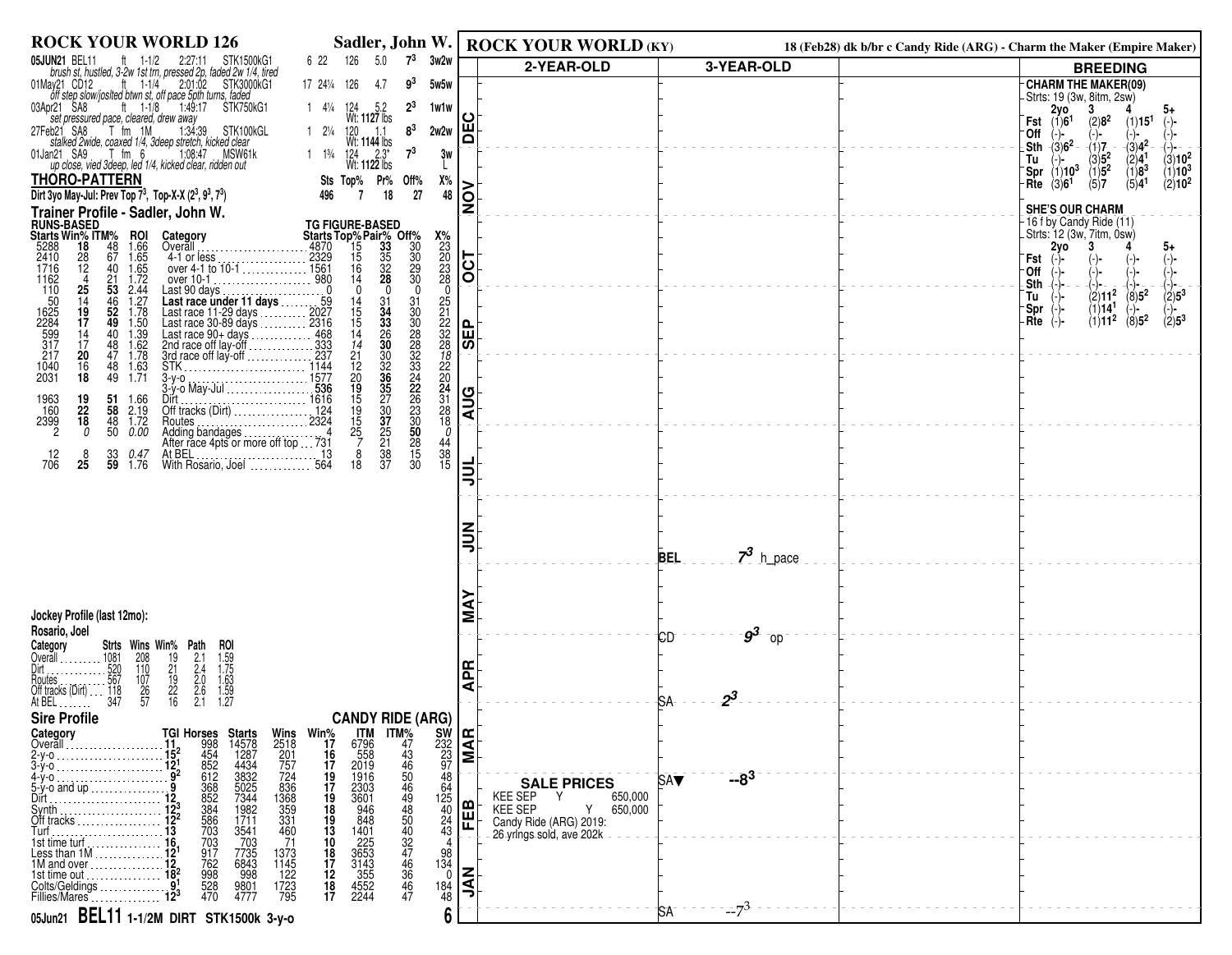| <b>OVERTOOK 126</b>                                                                                                                                                                                                                                                                                                                                                                                                      |                                                                                                                                             | Pletcher, Todd A.   OVERTOOK (KY)                                                              |                                            |                                          |                             |  | 18 (Feb06) b c Curlin - Got Lucky (A.P. Indy)                      |
|--------------------------------------------------------------------------------------------------------------------------------------------------------------------------------------------------------------------------------------------------------------------------------------------------------------------------------------------------------------------------------------------------------------------------|---------------------------------------------------------------------------------------------------------------------------------------------|------------------------------------------------------------------------------------------------|--------------------------------------------|------------------------------------------|-----------------------------|--|--------------------------------------------------------------------|
| 05JUN21 BEL11<br>UN21 BEL11 tt 1-1/2 2:27:11 STK1500kG1<br>4-3w 1st turn, chased 4-3w, coaxed 1/2p, 3w uppr, no impact<br>lay21 BEL9 tt 1-1/8 1:50:71 STK200kG3<br>myd out leaving chute,settled outside,asked 5w turn,no kick                                                                                                                                                                                           | 7 251/4 126 19.0<br>$8^2$<br>3w3w<br>bl                                                                                                     |                                                                                                |                                            | 2-YEAR-OLD                               | 3-YEAR-OLD                  |  | <b>BREEDING</b>                                                    |
| 08May21 BEL9                                                                                                                                                                                                                                                                                                                                                                                                             | $5^3$<br>$3\frac{3\frac{3}{4}}{118}$<br>3.7<br>4w                                                                                           |                                                                                                |                                            |                                          |                             |  | <b>GOT LUCKY(11)</b><br>-Strts: 17 (6w, 12itm, 3sw)                |
| b21 AQU8 ft 1-1/8 1:51:91 STK250kG3<br>trailed 2w,inch 3w 3/8, fan out 5w upper-1/8, rallied place<br>06Feb21 AQU8                                                                                                                                                                                                                                                                                                       | $2 \t3\frac{3}{4} \t118$<br>9.4<br>5 <sup>1</sup><br>2w3w                                                                                   |                                                                                                | <b>AQUO</b>                                | 9                                        |                             |  | $2y0$<br>(2)91<br>3<br>5+<br>Fst                                   |
| ec20 AQU4 ft 1M 1:40:25 MSW80k<br>off rail, good run 2w turn, fan out 6w upper-1/8,roll by ins 1/16<br>20Dec20 AQU4                                                                                                                                                                                                                                                                                                      | 119<br>$1\quad 2$<br>5.9<br>4w<br>9                                                                                                         | ١Ě                                                                                             |                                            |                                          |                             |  | $(6)5^3$<br>(1)5 <sup>3</sup><br>(8)0<br>$(-)$ -<br>Off<br>$(-)$ - |
| 08Nov20 AQU4                                                                                                                                                                                                                                                                                                                                                                                                             | 3 21<br>119<br>2w2w<br>$0.6^{\circ}$ e 17                                                                                                   |                                                                                                |                                            |                                          |                             |  | .Sth<br>(-)-<br>(-)-<br>-(-)-<br>Tu                                |
| $\frac{23}{23}$ May 300 $\frac{11}{23}$ may 1.18 $\frac{11}{25}$ 1.55.89 $\frac{11}{23}$ MSW80k<br>2.3w pursuit, coaxed 3/8, angled 5w upper, no match, improved<br>ct20 BEL6 tt <sub>. 2.</sub> 6 $\frac{6}{5}$ 1.10.81 MSW63k<br>10Oct20 BEL6<br>ct20 BEL6 ft 6 1:10:81<br>chased 4-3w, coaxed 3/8, 5w upper, improved                                                                                                 | bl<br>$10.1$ 16 <sup>1</sup><br>48<br>119<br>1w                                                                                             |                                                                                                |                                            |                                          |                             |  | 'Spr<br>$(7)5^3$<br>Rite $(2)91$<br>(8)0                           |
| <b>THORO-PATTERN</b>                                                                                                                                                                                                                                                                                                                                                                                                     | bl<br>$X\%$<br>Sts Top%<br>Pr% Off%                                                                                                         |                                                                                                | $\left \sum_{\lambda=1}^{\infty} 1\right $ | 17                                       |                             |  |                                                                    |
| Dirt 3yo May-Jul: Prev Top 9, Top-Pr-Off (5 <sup>1</sup> , 5 <sup>3</sup> , 8 <sup>2</sup> )                                                                                                                                                                                                                                                                                                                             | 19<br>39<br>14<br>295<br>28                                                                                                                 |                                                                                                |                                            |                                          |                             |  | <b>WAR ZONE</b><br>-17 c by War Front $(9^2)$                      |
| Trainer Profile - Pletcher, Todd A.                                                                                                                                                                                                                                                                                                                                                                                      | <b>TG FIGURE-BASED</b>                                                                                                                      |                                                                                                |                                            |                                          |                             |  | Unraced in N. America                                              |
| <b>RUNS-BASED<br/>Starts Win% ITM%<br/>11353 24 54<br/>6931 33 67<br/>6931 12 38<br/>1294 4 221<br/>209 21</b><br><b>ROI</b>                                                                                                                                                                                                                                                                                             | <b>Starts Top%Pair% Off%</b><br>10002 17 31 27<br>6065 17 34 26<br>2700 17 29 27<br>1237 14 25 28<br>$\frac{\frac{125}{25}}{\frac{23}{33}}$ | $\overline{\text{S}}_{\text{BEL}}^{\text{F}}$                                                  |                                            | op- $16^{1}$                             |                             |  |                                                                    |
| $\frac{1.66}{1.72}$<br>1.63                                                                                                                                                                                                                                                                                                                                                                                              |                                                                                                                                             |                                                                                                |                                            |                                          |                             |  |                                                                    |
| 1.41<br>1.93                                                                                                                                                                                                                                                                                                                                                                                                             | $\frac{17}{14}$<br>$\frac{29}{25}$<br>$\mathbf 0$<br>$\mathbf 0$                                                                            |                                                                                                |                                            |                                          |                             |  |                                                                    |
| $0.60$<br>$1.70$<br>$1.60$                                                                                                                                                                                                                                                                                                                                                                                               | $\frac{36}{32}$<br>31<br>22<br>15<br>17                                                                                                     | <b>GEP</b>                                                                                     |                                            |                                          |                             |  |                                                                    |
| 11353<br>6931<br>3128<br>31294<br>2292<br>2974<br>525<br>545<br>553<br>458<br>3517<br>5630<br>21<br>24<br>23<br>23<br>25<br>23<br>20<br>23<br>Last 90 days<br>Last race under 11 days<br>Last race 11 -29 days<br>Last race 30-89 days<br>Last race 90+ days<br>Last race 90+ days<br>Last race 90+ days<br>Last race 90+ days<br>2nd race of lay-off<br>2nd race of lay-off<br>43<br>55<br>55<br>56<br>56<br>50<br>1.86 |                                                                                                                                             |                                                                                                |                                            |                                          |                             |  |                                                                    |
| 1.67<br>1.87                                                                                                                                                                                                                                                                                                                                                                                                             | $\frac{28}{32}$<br>32<br>$\frac{21}{20}$<br>18                                                                                              |                                                                                                |                                            |                                          |                             |  |                                                                    |
| $\frac{49}{53}$<br>$1.62$<br>$1.69$                                                                                                                                                                                                                                                                                                                                                                                      | $\frac{30}{32}$<br>$31$<br>$\frac{14}{20}$<br>20                                                                                            | <b>AUG</b>                                                                                     |                                            |                                          |                             |  |                                                                    |
|                                                                                                                                                                                                                                                                                                                                                                                                                          |                                                                                                                                             |                                                                                                |                                            |                                          |                             |  |                                                                    |
| 57 1.66<br>57 1.41<br>7264<br>1342<br>$\frac{26}{24}$<br>52 1.71                                                                                                                                                                                                                                                                                                                                                         | $\frac{16}{17}$<br>17                                                                                                                       |                                                                                                |                                            |                                          |                             |  |                                                                    |
| $\frac{23}{23}$<br>7219<br>141<br>$5\overline{3}$<br>1.46                                                                                                                                                                                                                                                                                                                                                                | 22222236043517918<br>28<br>30<br>33<br>35<br>30<br>$\frac{18}{17}$                                                                          |                                                                                                |                                            |                                          |                             |  |                                                                    |
| 2040<br>359<br>$^{21}_{22}$<br>51<br>1.57<br>$52 \quad 1.50$                                                                                                                                                                                                                                                                                                                                                             | 15<br>$\overline{31}$<br>29<br>$\overline{26}$<br>16                                                                                        | ミ                                                                                              |                                            |                                          |                             |  |                                                                    |
|                                                                                                                                                                                                                                                                                                                                                                                                                          |                                                                                                                                             |                                                                                                |                                            |                                          |                             |  |                                                                    |
|                                                                                                                                                                                                                                                                                                                                                                                                                          |                                                                                                                                             | ミミ                                                                                             |                                            |                                          |                             |  |                                                                    |
|                                                                                                                                                                                                                                                                                                                                                                                                                          |                                                                                                                                             |                                                                                                |                                            |                                          | $8^2$ h_pace<br><b>BELO</b> |  |                                                                    |
|                                                                                                                                                                                                                                                                                                                                                                                                                          |                                                                                                                                             |                                                                                                |                                            |                                          |                             |  |                                                                    |
|                                                                                                                                                                                                                                                                                                                                                                                                                          |                                                                                                                                             |                                                                                                |                                            |                                          |                             |  |                                                                    |
| Jockey Profile (last 12mo):                                                                                                                                                                                                                                                                                                                                                                                              |                                                                                                                                             | Σ                                                                                              |                                            |                                          | $5^3$<br><b>BEL</b>         |  |                                                                    |
| Franco, Manuel<br>ROI<br>Category                                                                                                                                                                                                                                                                                                                                                                                        |                                                                                                                                             |                                                                                                |                                            |                                          |                             |  |                                                                    |
| <b>Strts Wins Win% Path</b><br>1284 175 14 2.3<br>831 126 15 2.6<br>885 82 14 2.3<br>242 37 15 2.8<br>242 37 14 2.8<br>1.47                                                                                                                                                                                                                                                                                              |                                                                                                                                             | Æ                                                                                              |                                            |                                          |                             |  |                                                                    |
| $\frac{1.41}{1.70}$<br>$\frac{1.46}{1.63}$                                                                                                                                                                                                                                                                                                                                                                               |                                                                                                                                             | ⋖                                                                                              |                                            |                                          |                             |  |                                                                    |
|                                                                                                                                                                                                                                                                                                                                                                                                                          |                                                                                                                                             |                                                                                                |                                            |                                          |                             |  |                                                                    |
| <b>Sire Profile</b><br>Category                                                                                                                                                                                                                                                                                                                                                                                          | <b>CURLIN</b>                                                                                                                               |                                                                                                |                                            |                                          |                             |  |                                                                    |
| TGI Horses Starts<br>10 643 8998<br>14 <sup>3</sup> 330 826<br>11 571 3010<br>Wins<br>1444<br>121<br>512<br>$2-y-0$ .                                                                                                                                                                                                                                                                                                    | $17M\%$<br>44<br>45<br>44<br>Win%<br>16<br>15<br>17                                                                                         | $\begin{bmatrix} \text{SW} \ \text{183} \\ \text{183} \\ \text{24} \\ \text{74} \end{bmatrix}$ |                                            |                                          |                             |  |                                                                    |
| 3-ý-o<br>2466<br>$4-y-0$ .<br>417<br>411                                                                                                                                                                                                                                                                                                                                                                                 | 46<br>17                                                                                                                                    |                                                                                                |                                            |                                          |                             |  |                                                                    |
| $\frac{243}{575}$<br>180<br>400<br>884<br>$5-y$ -o and up<br>Dirt.                                                                                                                                                                                                                                                                                                                                                       | $^{64}_{21}$<br>$\frac{15}{18}$<br>18<br>$1\overline{3}5$                                                                                   |                                                                                                | KEE SEP                                    | <b>SALE PRICES</b><br>Y 1,000,000        |                             |  |                                                                    |
| 89<br>Svnth<br>Off tracks<br>401<br>443                                                                                                                                                                                                                                                                                                                                                                                  | <b>ITM</b><br>3966<br>369<br>369<br>1334<br>1132<br>1132<br>259<br>251<br>589<br>589<br>589<br>36<br>11<br>17                               | <b>FEB</b>                                                                                     |                                            | Curlin 2019:<br>26 yrlngs sold, ave 701k |                             |  |                                                                    |
| $2696$<br>$4957$<br>$627$<br>$1260$<br>$2154$<br>$443$<br>$\frac{214}{257}$<br>Turf<br>443<br>1st time turf.                                                                                                                                                                                                                                                                                                             | 44844434653445<br>$\begin{array}{c} 16 \\ 21 \end{array}$<br>$\frac{12}{11}$<br>113                                                         |                                                                                                |                                            |                                          | $5^1$<br>AQU                |  |                                                                    |
| 566<br>3429<br>5569<br>103<br>103<br>103<br>1st time out<br>558<br>886<br>83                                                                                                                                                                                                                                                                                                                                             | $\frac{2}{39}$<br>144                                                                                                                       |                                                                                                |                                            |                                          |                             |  |                                                                    |
| 643<br>325<br>318<br>643<br>Colts/Geldings<br>5892<br>3106<br>947<br>497                                                                                                                                                                                                                                                                                                                                                 | $\frac{16}{16}$<br>$\frac{16}{16}$<br>$\frac{16}{16}$<br>1560<br>2406<br>233<br>2558<br>1408<br>$\overline{0}$<br>$\frac{81}{102}$          | $ \vec{\xi} $                                                                                  |                                            |                                          |                             |  |                                                                    |
| Fillies/Mares                                                                                                                                                                                                                                                                                                                                                                                                            | $\overline{\phantom{a}}$                                                                                                                    |                                                                                                |                                            |                                          |                             |  |                                                                    |
| 05Jun21 BEL11 1-1/2M DIRT STK1500k 3-y-0                                                                                                                                                                                                                                                                                                                                                                                 |                                                                                                                                             |                                                                                                |                                            |                                          |                             |  |                                                                    |